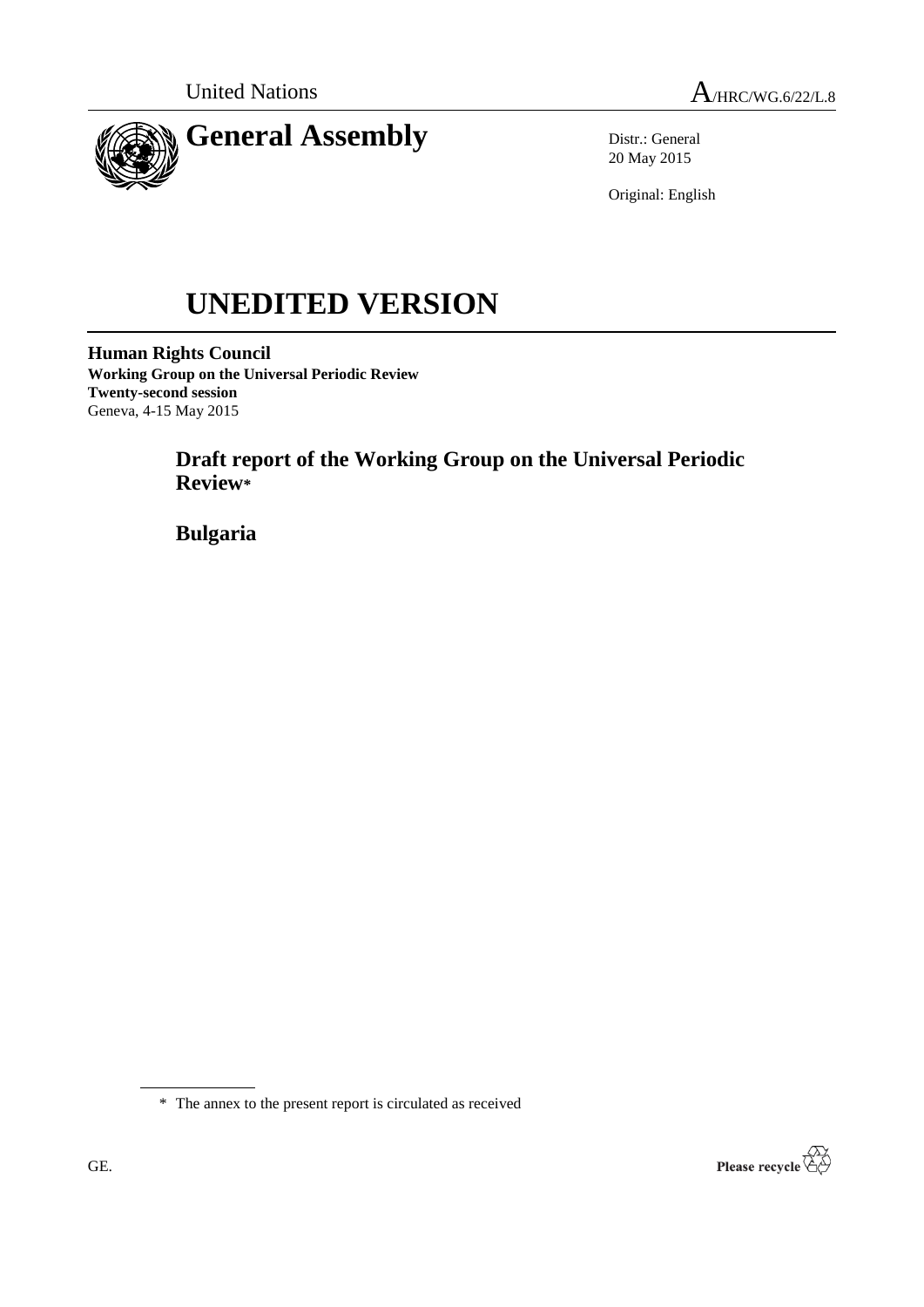## **A/HRC/WG.6/22/L.8**

# Contents

|       |           | Paragraphs | Page          |
|-------|-----------|------------|---------------|
|       |           | $1 - 4$    | 3             |
|       |           | $5 - 6$    | 3             |
|       | A.        | $5 - 31$   | $\mathcal{R}$ |
|       | <b>B.</b> | $32 - 122$ | 7             |
| H.    |           | 123-124    | 14            |
| Annex |           |            |               |
|       |           |            | 26            |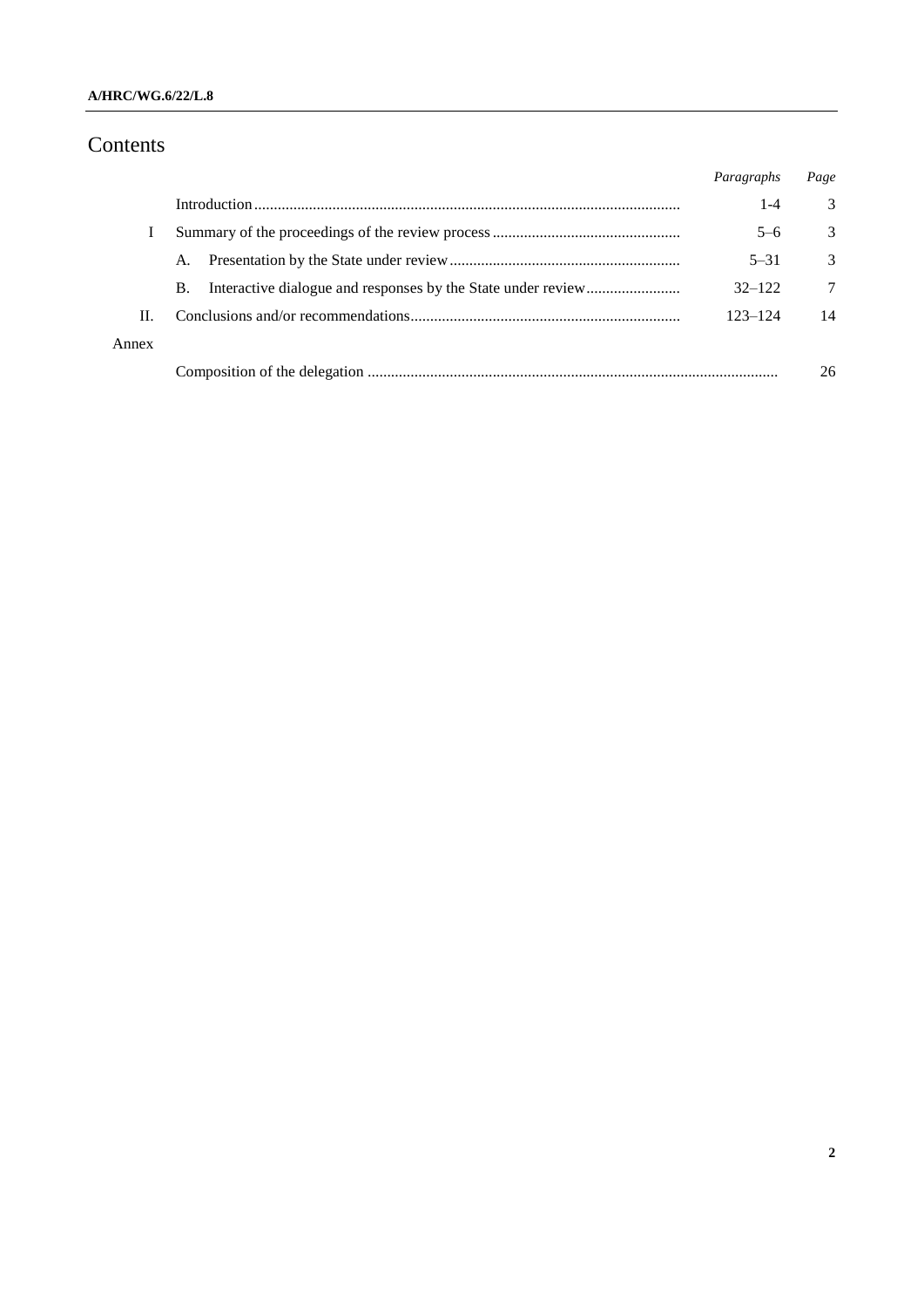# **Introduction**

1. The Working Group on the Universal Periodic Review (UPR), established in accordance with Human Rights Council resolution 5/1 of 18 June 2007, held its twentysecond session from 4 to 15 May 2015. The review of Bulgaria was held at the 8th meeting on 7 May 2015. The delegation of Bulgaria was headed by Ms. Katia Todorova, Deputy Minister of Foreign Affairs of Bulgaria. At its 14th meeting held on 12 May 2015, the Working Group adopted the report on Bulgaria.

2. On 13 January 2015, the Human Rights Council selected the following group of rapporteurs (troika) to facilitate the review of Bulgaria: Côte d'Ivoire, Ireland and Pakistan.

3. In accordance with paragraph 15 of the annex to resolution 5/1 and paragraph 5 of the annex to resolution 16/21, the following documents were issued for the review of Bulgaria:

(a) A national report submitted/written presentation made in accordance with paragraph 15 (a) (A/HRC/WG.6/22/BGR/1);

(b) A compilation prepared by OHCHR in accordance with paragraph 15 (b) (A/HRC/WG.6/22/BGR/2\*);

(c) A summary prepared by OHCHR in accordance with paragraph 15 (c) (A/HRC/WG.6/22/BGR/3).

4. A list of questions prepared in advance by Belgium, the Czech Republic, Germany, Liechtenstein, Mexico, the Netherlands, Norway, Slovenia, Spain, Sweden and the United Kingdom of Great Britain and Northern Ireland was transmitted to Bulgaria through the troika.<sup>1</sup> These questions are available on the extranet of the UPR.

## **I. Summary of the proceedings of the review process**

#### **A. Presentation by the State under review**

5. The delegation stated that the national report was prepared through a cooperative and transparent process with the participation of relevant state bodies and based on valuable input of civil society representatives. The draft was published on the official page of the Ministry of Foreign Affairs for broad public discussions.

6. Since its first universal periodic review (UPR), the Government made efforts to implement the UPR recommendations and to enhance the capacity of the human rights mechanisms. Bulgaria submitted a voluntary mid-term report in 2013. The delegation highlighted significant progress achieved in strengthening the institutional and legislative framework for the promotion and protection of human rights.

7. In 2013, a National Coordination Mechanism on Human Rights **(**NCMHR) was established in order to improve the coordination among the relevant authorities and representatives of civil society in implementing Bulgaria's international human rights obligations. Bulgaria introduced the practice of establishing working groups on the process

<sup>&</sup>lt;sup>1</sup> Delayed circulation by the UPR Secretariat of the advanced questions submitted by Sweden owing to a technical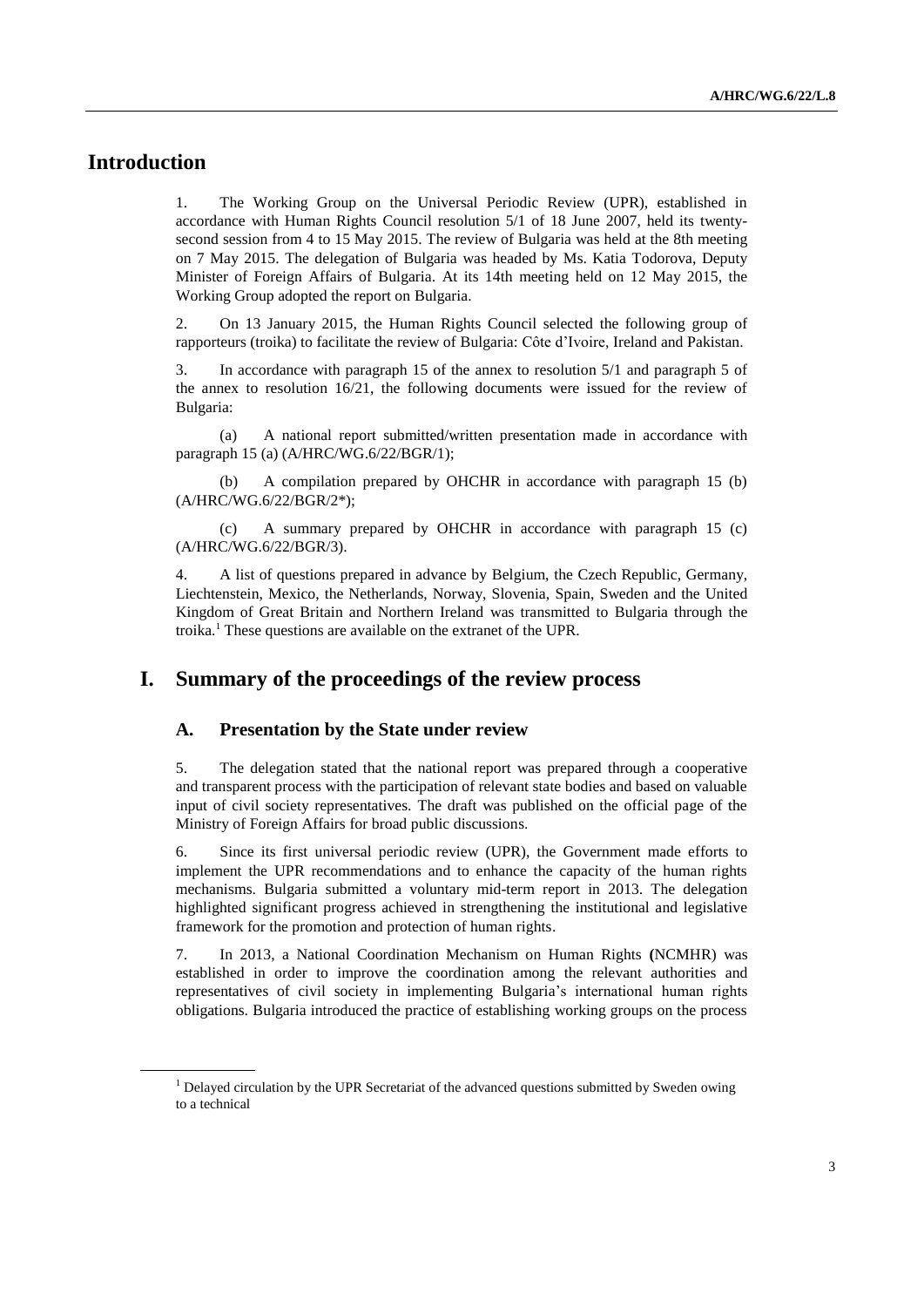of follow-up of the UPR recommendations. The National Human Rights Institutions had served as members of those working groups.

8. In 2011, the Commission for Protection against Discrimination (CPD) and the Ombudsman were accorded 'B' status by International Coordinating Committee. The Ombudsman had been acting as a national preventive mechanism (NPM) after the recent amendments to the Ombudsman Act.

9. Since 2011, National Council for Cooperation on Ethnic and Integration Issues, a government consultative body, had coordinated and monitored the implementation of the National Action Plan for the Decade of Roma Inclusion 2005 – 2015.

10. The delegation stated that the recommendations of CoE and OSCE were taken into consideration during the drafting of the Electoral Codes, which came into force in 2014.

11. The delegation stated that the Government paid a special attention to all those recommendations that called for the reform of the judiciary as it considered the judicial reform an important area for the protection of human rights. The recommendations of the Special Rapporteur on the independence of the judges and lawyers were taken into consideration during the drafting of the 2012 amendments to the Judicial System Act. The Updated Strategy for continuing the reform of the judiciary, which was adopted in 2015, set a goal to modernise judiciary and to complete the reform within the next 7 years. The key priority of the reform was to provide full guarantees for the independence of the judiciary and ensure its effective functioning.

12. Progress was documented in setting up a mechanism for the compensation for those whose human rights were violated. The Government established a procedure for compensating citizens and legal entities for damages resulting from unreasonable delays in civil, administrative and criminal procedures. The National Assembly tasked the Government to submit an annual report on the implementation of the decisions of the European Court on Human Rights against Bulgaria. In 2014, the Government adopted a decision for one-time payment of compensation to all individual complaints for which damages were recommended by the UN Human Rights Treaty Bodies. The NCMHR approved in 2015 a legal mechanism for financial compensation under the recommendations of the Treaty Bodies on individual complaints.

13. During the reporting period, Bulgaria acceded to a number of international human rights instruments, including OP-CAT, ICRPD and the Convention on the Reduction of Statelessness. The delegation expressed the commitment of Bulgaria to ratifying OP-ICESCR and ICPPED. Bulgaria presented its reports to CRC and CRPD. It had also issued a standing invitation to all special procedures mandate holders of the Human Rights Council.

14. In the reporting period, Bulgaria achieved progress in enhancing the national capacity for the promotion and protection of human rights. The human rights situation was improved, though certain areas required further efforts. Having this in mind, the NCMHR approved national human rights priorities that included the protection of the rights of the child, persons with disabilities and of migrants and refuges, enhancement of gender equality, the promotion of ethnic and religious tolerance and the effective integration of Roma.

15. The delegation expressed its gratitude to all those delegations that submitted advanced questions and it provided the responses to those questions. In response to the influx of refugees in 2013, the Government improved the living condition of those in need of international protection and constructed new facilities and infrastructure with capacity for 6000 people. A progress was also documented in respect to the registration and the processing of requests for international protection.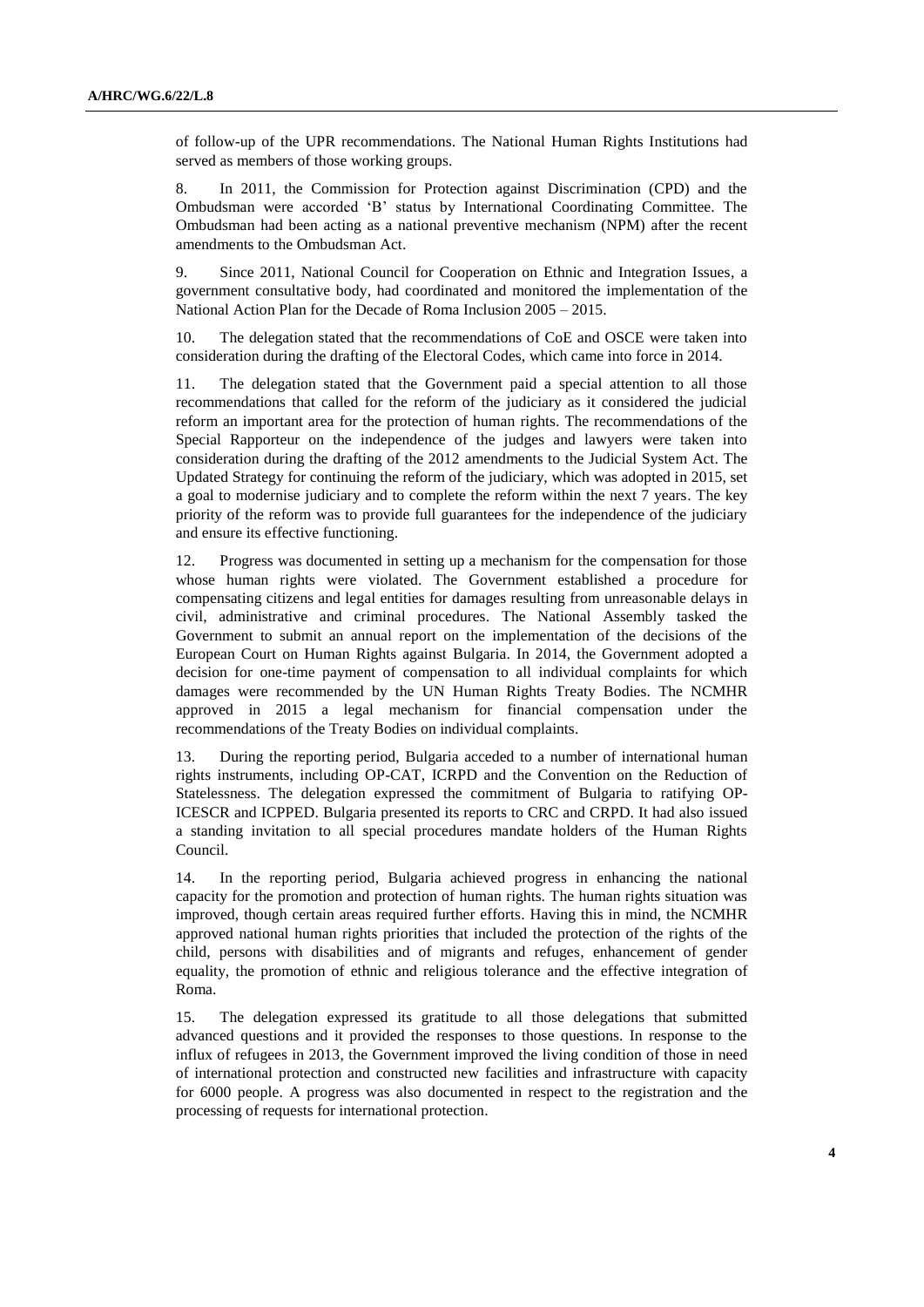16. In 2014, the Government adopted a National Integration Strategy for Individuals Granted International Protection in Bulgaria (2014-2020) that put a special attention to vulnerable persons with specific needs and to unaccompanied minors. Children were provided with legal aid, health care and guaranteed with the right to continue their education. With regard to the appointment of guardians or trustees for the unaccompanied minors, a draft law which allows the Agency for Social Assistance appointed a representative of the child, was forwarded to the consideration of the National Assembly.

17. Concerning the questions regarding hate crime and speech, and intolerance, the delegation stated that legislation provided for a solid legal framework for combating all cases of hate crime, racism, and xenophobia and the Criminal Code recognised each racial motivation as an aggravating circumstance in criminal offences. The draft amendments to the Code, introducing the criminalization of public incitement to violence or hate on religious grounds was being considered by the National Assembly.

18. There was a substantial improvement in the interaction between the Prosecutor's Office and the investigating authorities in identifying and reporting discriminatory motives at the earliest possible stage of pre-trial proceedings. Although sexual orientation and gender identity were not explicitly defined as aggravating circumstances in the Criminal Code, such elements of the crime had been taken into account during the trial and the judgements of courts. In this respect, training was regularly provided to enhance the qualification of prosecutors. The public awareness measures were carried out to promote tolerance and to address hate speech and incitement to racial or ethnic violence in political discourse and in the media.

19. The National Roma Integration Strategy (2012-2020) was to be implemented in two phases: 2012 - 2014 and 2014 - 2020. Subsequently, 28 regional strategies and 220 municipal action plans for the integration of the Roma were adopted by taking into consideration needs and specifics of local communities. The Strategy considered education the first priority of the integration policy. The efforts were increased to strengthen the integration of children of Roma origin in the general education system. Some measures were also taken to reduce school dropouts among the Roma children. The Ministry of Education and Science, in cooperation with the Regional Education Inspectorates and the municipalities, carried out monitoring of kindergartens and schools to avoid the formation of special classes for children belonging to ethnic groups.

20. Regarding the questions on prison conditions and overcrowding, the delegation stated that two new detention centres were opened and a project had been implemented to improve conditions of detention centres and prisons. Together with Norway, the authorities had been working on a joint project to introduce electronic monitoring of selected categories of offenders in order to reduce the number of prisoners.

21. With regard to the questions concerning the support of the families with children with disabilities, and juvenile justice system, the delegation stated that the legislation provided for equal opportunities and social inclusion of children with disabilities and that financial support was provided to families raising children with disabilities. Several measures were taken to improve the legislation on juvenile justice.

22. Bulgaria had also been strengthening its measures to ensure non-discrimination and equal opportunities for people with disabilities, as well as their integration in all areas of public life.

23. Concerning LGBT persons, the authorities have continued to pursue consistent policies aimed at preventing and eliminating any form of discrimination, including against LGBT persons.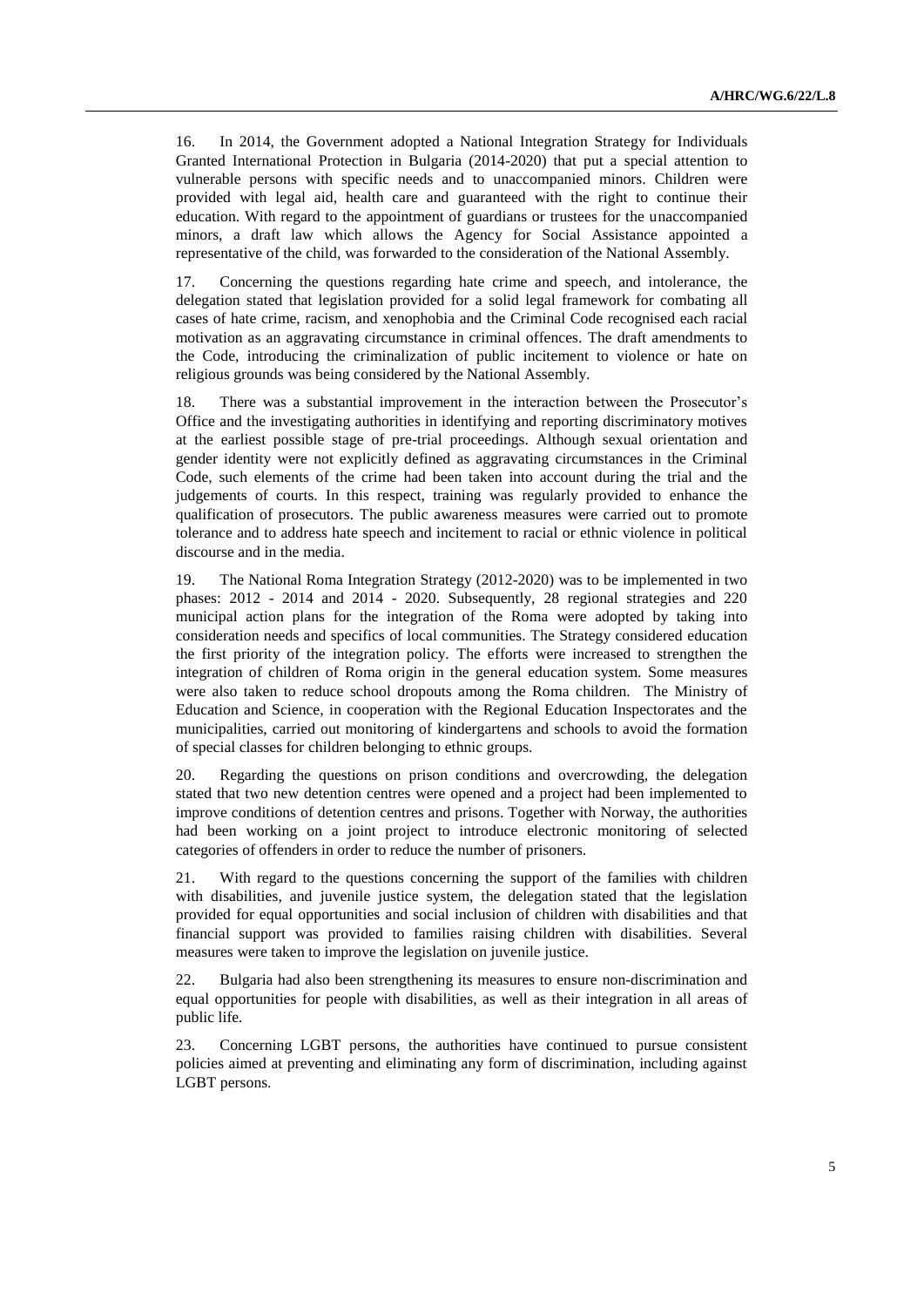24. With regard to the question on domestic violence the delegation stated that the Government, in cooperation with NGOs, had implemented measures to combat domestic violence. The Alliance for Protection against Domestic Violence provided for monitoring of compliance with international regulations and for ensuring maximum protection for the victims. Regular public campaigns and initiatives were carried out to raise the public awareness on domestic violence and to increase knowledge about the existing protection procedures. The delegation also pointed to the social services in place to provide support to victims of domestic violence.

25. Regarding the question on the scope of sexual assault offences, the delegation stated that those offences were included in the legislation and that the lack of consent was a necessary precondition for fulfilling the *corpus delicti* and the consent must be given based on victim's free will.

26. In response to the questions on human trafficking, the delegation reiterated that the National Commission for Combating Trafficking in Human Beings continued working with vulnerable groups, especially the Roma community, women and children. The Government implemented several measures to prevent human trafficking for the purpose of labour and sexual exploitation, provide assistance to victims of human trafficking, strengthen the prosecution of perpetrators of trafficking in women and children, and improve the cooperation with the respective authorities of other countries in investigating transnational forms of trafficking.

27. The delegation emphasised that the 2015 Anti-corruption Strategy established an independent anti-corruption body with guarantees of transparency in appointment its management and staff.

28. Regarding the question on media ownership, the delegation stated that the Government presented its programme in 2015, foreseeing new regulations for the acquisition and merger of media, aimed at eliminating the possibility of influence on the media environment by a single owner.

29. In response to questions, the delegation informed that the issue of the ratification of ICPPED was discussed within the National Coordination Mechanism on Human Rights. It was concluded that a review of the national legislation was needed to introduce the definition of forced disappearance and the creation of an effective mechanism for compensation of the victims and their families. In this respect, a Working group was established to work on a draft of amendments to the legislation. The delegation stated that Bulgaria would consider acceding to ICRMW when an agreement is reached within the European Union on this issue.

30. Concerning the questions on the implementation of the Rome Statute of the ICC and on a possible ratification of the Kampala Amendments, the delegation stated that the legislation was fully in compliance with the Statute in respect to the criminalization of the offences under its scope. Concrete steps for the ratification of the Kampala Amendments had not yet been taken.

31. Regarding the question about the representation of the civil society organizations in the work of the National Coordination Mechanism on Human Rights (NCMHR), the delegation explained that there were no requirement for prior registration for the participation in the work of NCMHR and all human rights NGOs were encouraged to take part in the meetings based on their area of interests.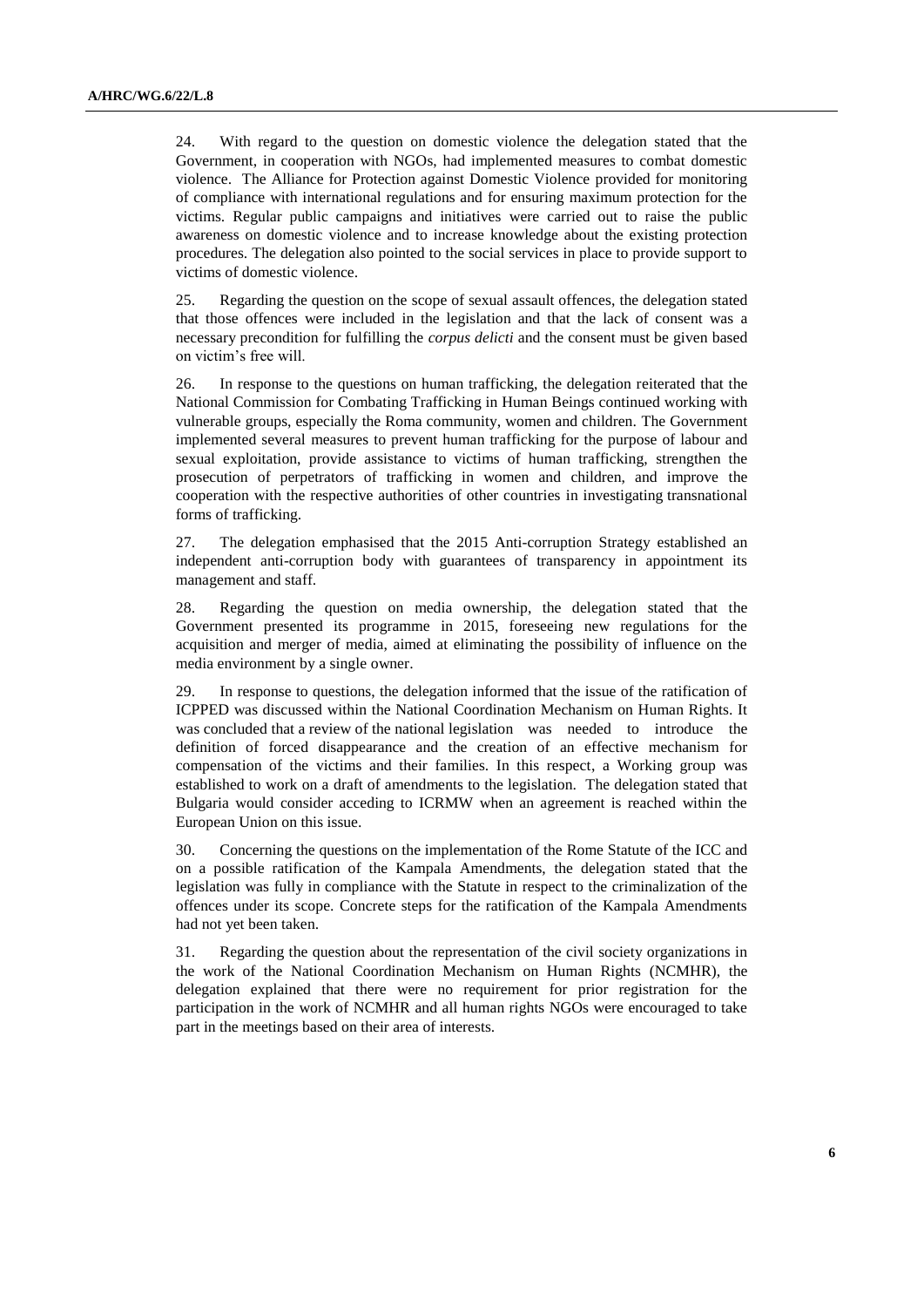## **B. Interactive dialogue and responses by the State under review**

32. During the interactive dialogue, 75 delegations made statements. Recommendations made during the dialogue are to be found in section II of the present report.

33. Spain congratulated Bulgaria for the ratification of the Convention on the Rights of Persons with Disabilities (CRPD). It was concerned about attacks and hate speech against the Roma. Spain stated that there was a room for improvement on gender equality. It made recommendations.

34. The Sudan appreciated legislative and institutional developments since the  $1<sup>st</sup>$ universal periodic review, particularly the adoption of the elections codes, the amendments to the Judicial System Act 2010 and the Updated Strategy for continuing the reform of the judiciary. It made recommendations.

35. Sweden recalled that during the previous review Bulgaria had accepted a recommendation on detention conditions. It referred to complaints about poor conditions and treatment in migrant detention centres. Sweden stated that unaccompanied children were accommodated together with adults in reception centres. Sweden made recommendations.

36. Switzerland noted that Bulgaria accepted a number of recommendations to combat domestic violence. However, domestic violence was not considered as a criminal offence by law. Switzerland was concerned about the inadequate protection provided to LGBTI persons. It made recommendations.

37. Thailand encouraged Bulgaria to put in place appropriate legislative, administrative and other relevant measures to ensure full respect for children's rights, including in the area of juvenile justice and to step up efforts to promote access to social services for persons with disabilities. Thailand made recommendations.

38. The former Yugoslav Republic of Macedonia welcomed the establishment of the National Coordination Mechanism on Human Rights that would enhance the protection of human rights of all citizens, irrespective of their ethnic origin. It made recommendations.

39. Timor-Leste welcomed the creation of the Specialized Criminal Court to handle cases of corruption and organized crime. It was, however, concerned about the repot of incidents of violence based on anti-foreigner and anti-refugee sentiment. Timor-Leste made recommendations.

40. Trinidad and Tobago commended the establishment of the National Coordination Mechanism on Human Rights, designed to streamline Bulgaria's efforts to undertake responsibilities in accordance with various human rights mechanisms. It also noted steps taken to adhere to additional international instruments. It made recommendations.

41. Turkey welcomed Bulgaria's cooperation with the international human rights mechanism. It was concerned by the discrimination against minorities and impunity of the human rights violations committed in the past. Turkey noted that the legislation restricted pre-election campaign's language to Bulgarian. Turkey made recommendations.

42. Turkmenistan noted that Bulgaria provided a comprehensive update on efforts undertaken by the Government to improve human rights situation on the ground. It made recommendations.

43. Ukraine commended Bulgaria for its efforts to implement recommendations from the first cycle of the universal periodic review and noted measures undertaken to promote the protection of minorities, the ratification of several international human rights instruments, and the adoption of a strategy for individuals granted international protection. It made recommendations.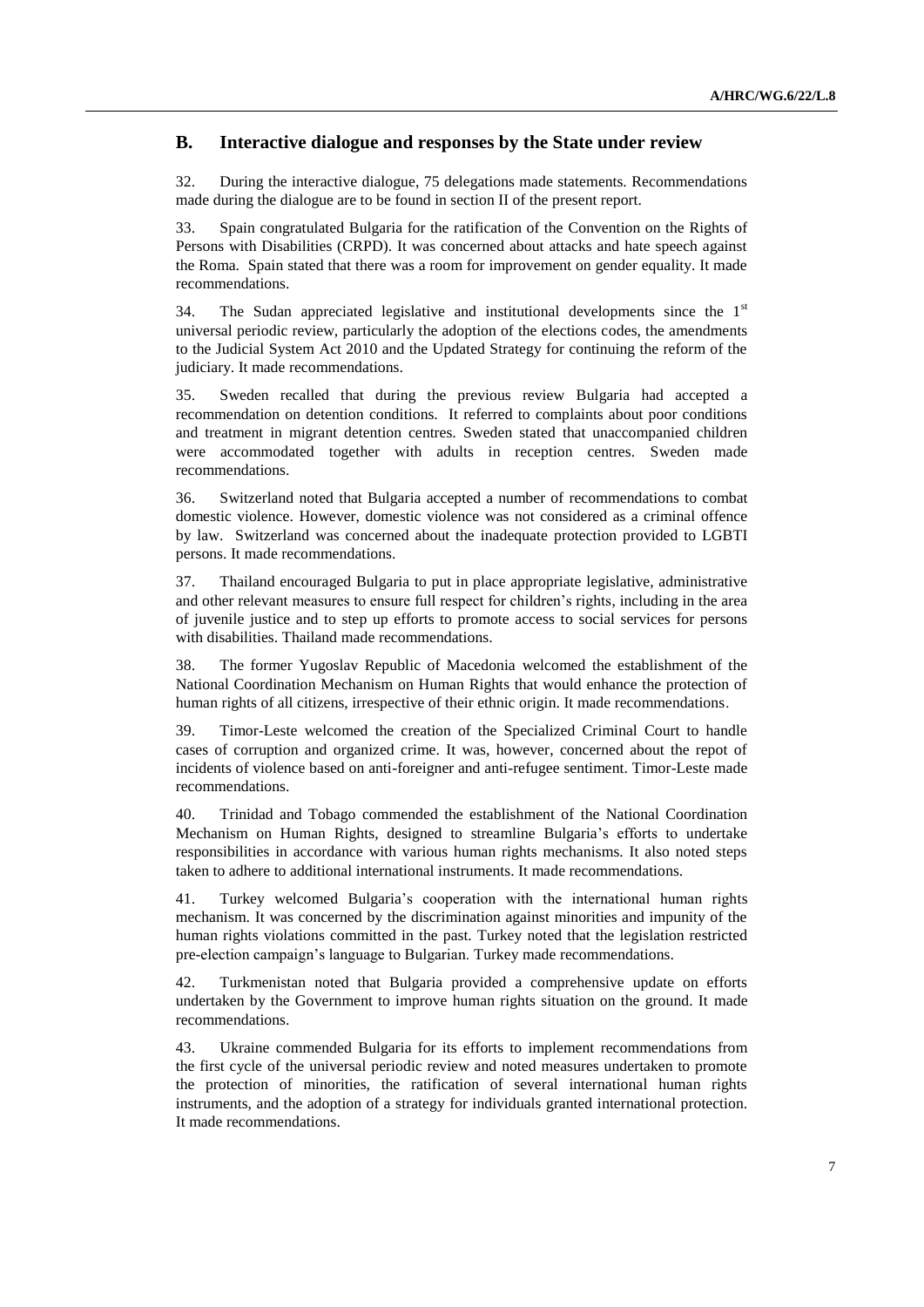44. The United Kingdom of Great Britain and Northern Ireland noted Bulgaria's commitment to improve the situation of the Roma and encouraged Bulgaria to further action at the municipal level. It expressed the hope that the government would foster understanding in society for the LGBT persons. It made recommendations.

45. The United States of America was concerned that corporate and political pressure were increasing media self-censorship and that corruption was undermining trust in the judiciary and other government institutions. It raised a number of concerns regarding the rights of minorities. It urged Bulgaria to promote and protect the human rights of migrants and asylum seekers. The United States of America made recommendations.

46. Uruguay noted ratification of Optional Protocol to CAT and ICRPD and encouraged Bulgaria to ratify the Optional Protocol to ICESCR and the International Convention for the Protection of All Persons from Enforced Disappearance. Uruguay made recommendations.

47. The Bolivarian Republic of Venezuela noted that Bulgaria had become a party to ICRPD. It highlighted efforts to improve living conditions of the Roma and noted the adoption of the National Roma Integration Strategy, and progress achieved in the protection of the rights of women. It made recommendations.

48. Albania commended the establishment of the National Coordination Mechanism on Human Rights and the Commission for Protection against Discrimination. It noted the human rights priority areas identified such as ethnic and religious tolerance, the integration of Roma, and the protection of the rights of migrants and refugees. Albania made recommendations.

49. Algeria appreciated the establishment of the National Coordination Mechanism on Human Rights and encouraged Bulgaria to continue its efforts to eliminate discriminatory practices against women. It encouraged Bulgaria to strengthen programmes to fight child labour and the phenomenon of street children. Algeria made recommendations.

50. Angola commended the ongoing legal and administrative measures to strengthen the efficiency of the judiciary. It underlined the Development Programme 2020 and the National Strategy for the poverty reduction and the promotion of the social inclusion 2020. Angola made recommendations.

51. Argentina noted with appreciation the practice of establishing working groups on the follow up to recommendations. It noted concerns by treaty bodies regarding cases of discrimination and xenophobia against asylum seekers, refugees, migrants, and ethnic and religious minorities. It made recommendations.

52. Armenia welcomed steps taken to promote the rights of national minorities and commended the state policy to ensure favourable environment for the minorities to preserve their cultural heritage and identity. It noted with appreciation measures to combat racism, hate speech and hate crime and human trafficking. Armenia made recommendations.

53. Australia stated that the expansion of the Commission of Protection against Discrimination and Ombudsman would strengthen Bulgaria's human rights framework. It welcomed efforts to reform the judiciary and fight corruption. Australia noted the resurgence of hate crimes. It made recommendations.

54. Austria noted some initiatives taken regarding the juvenile justice system but regretted delays in reforming the system. It shared concerns about the high prevalence of domestic violence, discrimination against the Roma and the situation of unaccompanied minor children. It made recommendations.

55. Azerbaijan welcomed the submission by Bulgaria of the UPR mid-term report which was prepared with the participation of various state institutions and non-governmental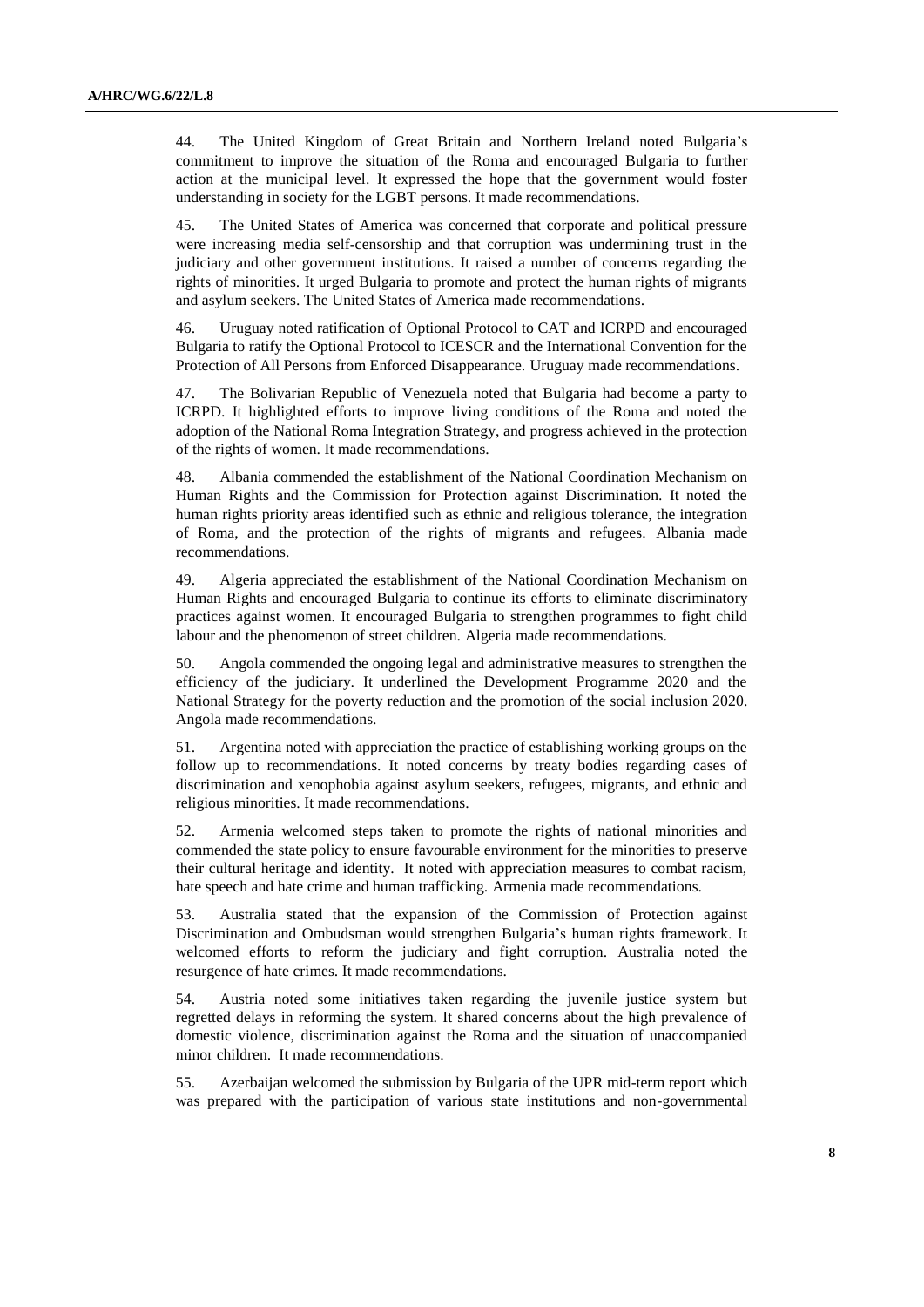organisations. It noted the accession to OP-CAT, CRPD and the Convention on the Reduction of Statelessness. It made a recommendation.

56. Belgium commended Bulgaria for its efforts to implement recommendations of the first UPR regarding discrimination, racism, extremism and xenophobia. However, Belgium considered that there was still room for improvement in addressing certain human rights concerns. It made recommendations.

57. Benin welcomed the adoption of the new electoral code and the ratification of OP-CAT. It called on the international community to assist Bulgaria in economic and social development and in the promotion of human rights. Benin made recommendations.

58. Bosnia and Herzegovina welcomed the judicial reforms, advancement in combating organized crime, and the adoption and implementation of laws and policies on gender equality, rights of people with disabilities and national minorities. It requested information on measures to strengthen the prosecution of perpetrators of trafficking in women and children.

59. Brazil commended Bulgaria's accession to OP-CAT, CRPD and the 1954 and 1961 Conventions on statelessness and encouraged lifting of reservations to the 1954 Convention. It expressed concern about discriminatory practices against women and domestic violence. It stressed the need to ensure respect of the principle of nonrefoulement. It made recommendations.

60. Burkina Faso encouraged Bulgaria to continue implementing the national strategy on gender equality. It urged the Government to strengthen its activities in the area of human rights education. Burkina Faso made recommendations.

61. Canada commended Bulgaria for the creation of a national system for early alerts for abducted and missing children. It also encouraged Bulgaria to pursue and strengthen the efforts undertaken to reduce corruption in all sectors. Canada made recommendations.

62. Chile highlighted institutional changes carried out to improve the human rights situation. It expressed concern about violence against children and adults with intellectual disabilities, insufficient progress on gender equality and discrimination against the Roma. It made recommendations.

63. China commended the efforts made to reform the judiciary, provide assistance to vulnerable groups, fight against organized crimes, combat racial discrimination and crimes against minors, and promote gender equality. China made recommendations.

64. Costa Rica noted ratification of OP-CAT and encouraged Bulgaria to take measures to harmonise national legislation and practice with that instrument. It also noted initiatives for human rights education. It encouraged Bulgaria to continue working on judicial reform. It made recommendations.

65. Côte d'Ivoire noted with appreciation the national reforms undertaken by Bulgaria, including the adoption of international human rights instruments. It made recommendations.

66. Cyprus commended Bulgaria for the measures adopted since the last UPR cycle; the ratification of OP-CAT and ICRPD as well as the current initiatives to combat trafficking in human beings and eliminate discrimination. Cyprus made a recommendation.

67. The delegation of Bulgaria provided responses to a number of questions and statements made during the interactive dialogue. It reported on the projects that were funded from the state budget and implemented by NGOs to prevent domestic violence and to protect the victims. All activities have been regularly included in Annual National Programs for prevention of and protection against domestic violence and necessary budgets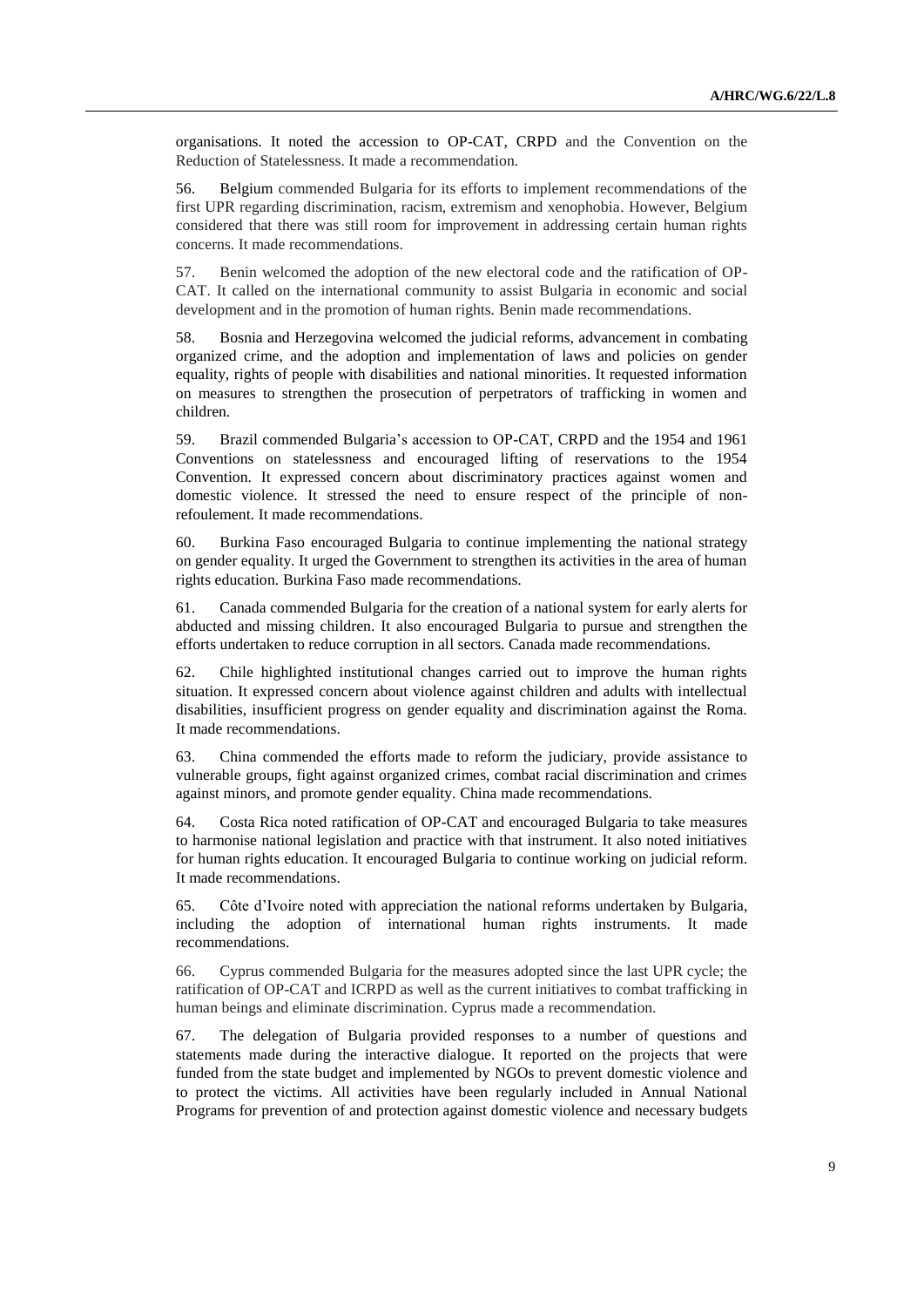have been allocated. Additionally, legal amendments had been drafted to improve the legal framework related to domestic violence by taking into consideration the expertise of the NGOs and the comments of CEDAW.

68. In response to questions on some cases of racism and intolerance, the delegation stated that allegations of manifestation of racism and intolerance were examined by relevant authorities and, where necessary, steps were taken to prosecute and punish such acts. The delegation highlighted that Bulgaria did not have a strong record of such acts or manifestations. However, the authorities would continue being vigilant.

69. The delegation reported on several measures taken to ensure the rights of Roma to health care and employment and their social inclusion. The health and labor mediators, selected from the Roma community, served as a bridge between the public sector and the Roma community. The number of health mediators had increased. Preventive medical check-ups were carried out in the Roma settlements and the Roma children were immunised. A system of monitoring of the Roma integration strategies was set and included a unified platform for collection of data from municipal, regional and national levels. Efforts have been made to support the employment of Roma.

70. The delegation stated that the principle of equality and non-discrimination was enshrined in the Constitution and legislation. The authorities continued its consistent policies aimed at preventing and eliminating all form of discrimination, including against LGBT persons. The Protection against Discrimination Act prohibited any direct or indirect discrimination based on a number of grounds, including gender and sexual orientation.

71. The right of children with disabilities to equal access to education was guaranteed by law. The legal framework ensures full integration of children with disabilities in the general education system.

72. In a response to a statement on alleged cases of discrimination, the delegation stated that there was no discriminatory treatment in connection with the construction of places of worship of religious denominations. Places of worship were constructed according to standard procedures and were not subject to any special requirements. The attacks against religious minorities were rather occasional and the perpetrators faced charges for hooliganism on the grounds of hatred.

73. The legislation on refugees and migrants were harmonized with the EU standards and was in line with the 1951 Convention relating to the Status of Refugees and the Optional Protocol thereto. Media campaigns have been carried out to create a favourable environment, supportive to the integration of refugees. The Government provided legal and social assistances, including free legal consultations, education, training*,* and interpretation services for foreigners seeking international protection. The living conditions of asylum seekers were improved.

74. The delegation reported on a number of measures that was taken to combat human trafficking and to provide assistances to the victims. The capacity of the National Commission for Combating Trafficking in Human Beings (NCCTHB) was strengthened. Shelters for victims of human trafficking and specialized centres for protection and support of the victims were built. The referral mechanisms for the victims were developed. A National Council for assistance and compensation to the victims was established. Various public campaigns were carried out as a preventive measure. The bilateral and multilateral cooperation with relevant agencies and the countries of destination were reached.

75. Regarding the questions on self-identification of ethnic groups, the delegation stated that the Bulgaria's policy on this issue was consistent with its obligations under the Framework Convention for the Protection of National Minorities of the Council of Europe. The right of minorities to exercise their culture was guaranteed by the Constitution and was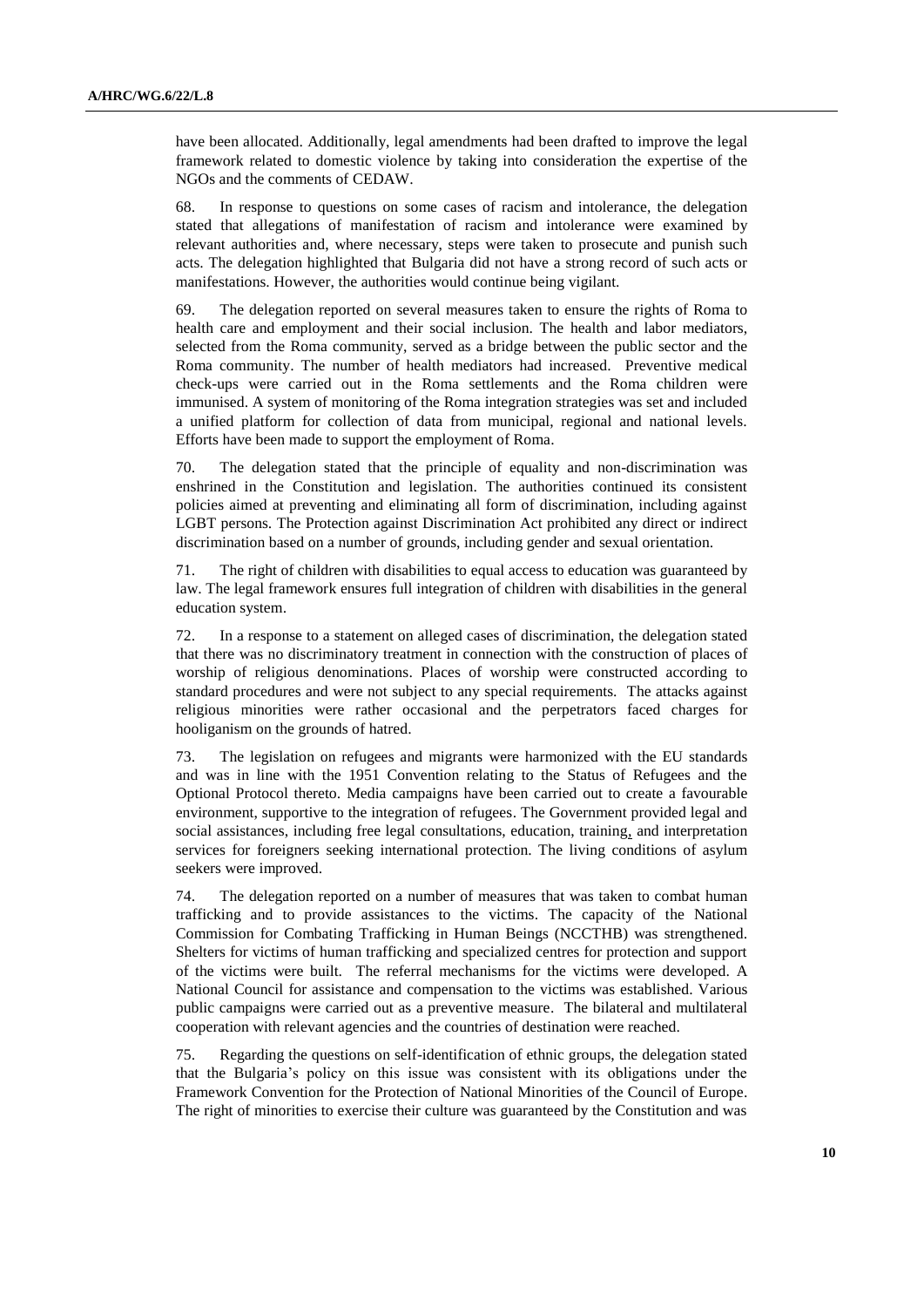ensured in in practice to all ethnic groups without any obstacle. Furthermore, there are no restrictions to the freedom of association, and cultural identity has been exercised and developed without any impediments.

76. In answering to the question on restitution of confiscated properties of a religious community by the communist regime, the delegation stated that the restitution of confiscated properties was provided based on court decisions without any discrimination.

77. The delegation responded on a question on the use of minority languages during the pre-election campaigns. While Constitution guaranteed the use of mother tongue in many spheres of life, however, the Bulgarian language as a state language should be used in preelection campaigns. The delegation provided statistics on the number of schools where Turkish language was taught for students belonging to Turkish minority.

78. The Czech Republic noted with appreciation the response of the delegation to some of the advance questions. It made recommendations.

79. Denmark highlighted the widespread discrimination and intolerance against minorities, especially Roma. While noting the increasing flow of migrants and refugees, it underlined the challenge to ensure for vulnerable people a treatment fully in accordance with international standards. Denmark made recommendations.

80. Egypt welcomed efforts in human rights education, training for law enforcement officials and combatting trafficking. It encouraged the Government to continue efforts to combat racism including hate speech and incitement to hatred through the media. It made recommendations.

81. El Salvador congratulated Bulgaria for the participative mechanism adopted for the preparation of its report as well as for the creation of the National Coordination Mechanism on Human Rights and the importance given to the Ombudsman. It made recommendations.

82. Estonia encouraged Bulgaria to intensify its efforts in reforming the judiciary and combatting corruption. It urged Bulgaria to specifically criminalize domestic violence and marital rape and to introduce the possibility of ex officio prosecution for both offences. Estonia made recommendations.

83. Finland noted that the positive effect of education on children's future should be communicated more efficiently to Roma parents. Finland welcomed Bulgaria's efforts to combat hate crimes and raise public awareness in order to enhance tolerance in the society. It made recommendations.

84. France commended the recent amendments to the Criminal Code limiting the criminal responsibility of minors and the creation of "Blue Rooms" allowing children to be heard by the justice. France requested more information about improvement of the care for minors. France made recommendations.

85. Georgia commended Bulgaria for the ratification of several human rights instruments; and efforts to reform the Judiciary, strengthen the Ombudsman and combat corruption, the establishment of the National Coordination Mechanism on Human Rights, and the decreasing number of children in the specialised institutions. Georgia made recommendations.

86. Germany remained concerned about persisting discrepancies between the law on paper and the reality and about issues with integration of the refugees. Prevention and investigation of hate crimes by the authorities was inadequate. Germany made recommendations.

87. Ghana acknowledged the ratification of several international human rights instruments. Ghana made recommendations.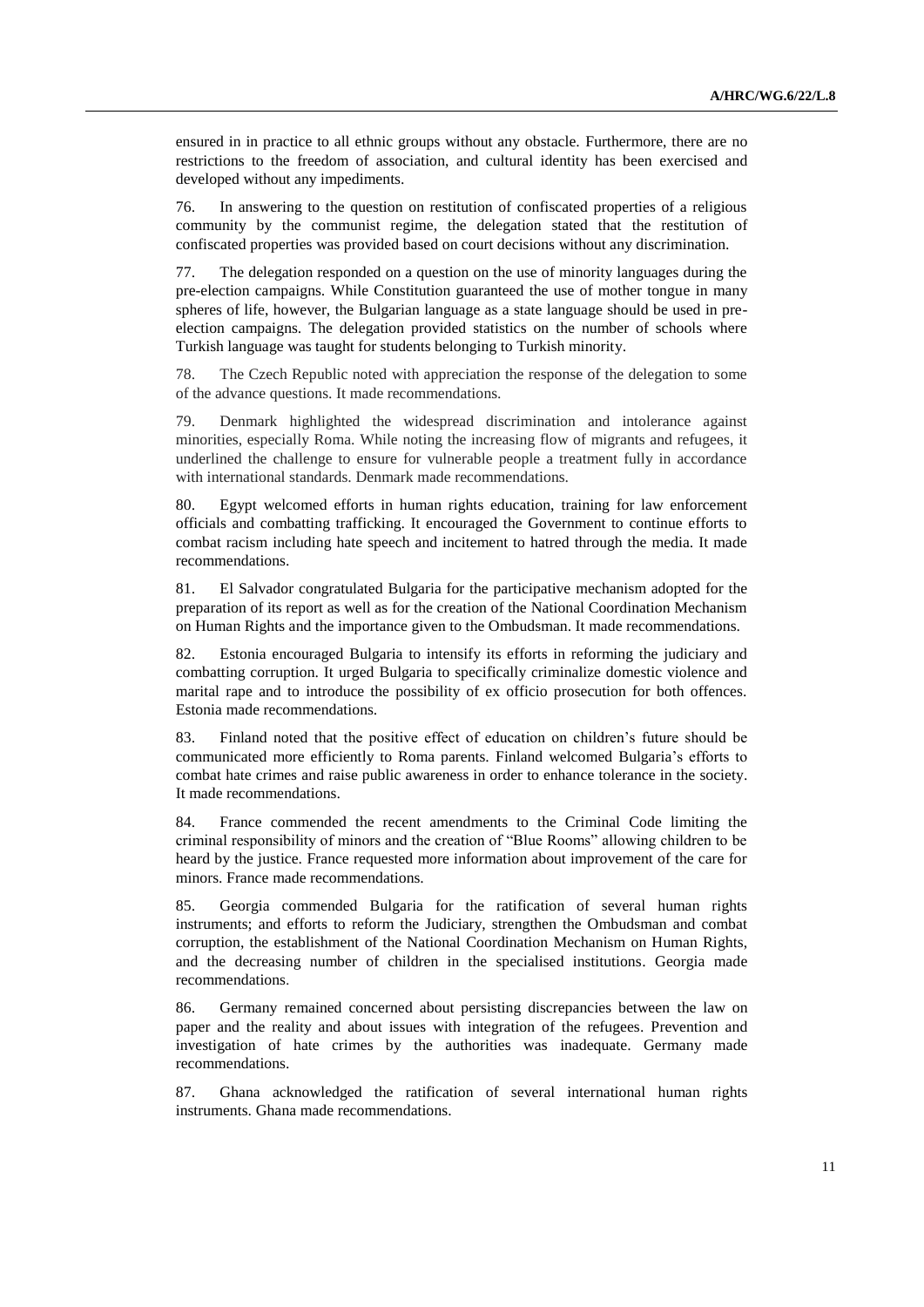88. Greece commended the practice of establishing working groups on the follow up process of UPR recommendations. It noted progress in achieving gender equality, the amendments adopted to strengthen the Council on Gender equality and the awareness raising initiatives. It made recommendations.

89. Hungary commended a number of programmes, strategies and action plans to improve the situation of Roma. It noted with satisfaction that Bulgaria had conducted free and fair elections last October based on the new electoral law. Hungary made recommendations.

90. Indonesia noted the adoption of a decision for one-time payment of compensation to all individual complaints for which damages had been recommended by the UN Treaty Bodies and asked for further information on this matter. Indonesia made recommendations.

91. Iraq commended the establishment of the National Coordination Mechanism on Human Rights, the National Integration Strategy for Individuals Granted International Protection, ratification of CRPD, efforts made to strengthen the capacity of the Ombudsman, and programmes aiming at reducing poverty. Iraq urged Bulgaria to ratify ICPPED.

92. Ireland encouraged Bulgaria to continue progress in the area of gender equality. It urged Bulgaria to amend its legislation to criminalize domestic violence and marital rape. Ireland shared the concern expressed by UNESCO that defamation remained a criminal offence. It made recommendations.

93. Israel was concerned by the reports on hate speech and attacks to places of worship and worshippers. It also noted that the Human Rights Committee had pointed out the low number of cases of domestic and gender based violence brought to justice. Israel made recommendations.

94. Italy welcomed the priority assigned by Bulgaria to human rights education and to the fight against all forms of discrimination. Italy made recommendations.

95. Japan welcomed the ratification of main international human rights instruments. Noting reports of poor conditions of detention, it called on Bulgaria to ensure the protection of human rights in its criminal justice procedures, particularly to improve inmates' treatment. Japan made recommendations.

96. Kuwait appreciated Bulgaria's efforts in implementing those recommendations that it had accepted during the first universal periodic review, which confirmed Bulgaria's commitment towards human rights. Kuwait made recommendations.

97. Libya welcomed the progress that Bulgaria had achieved since the first universal periodic review and commended Bulgaria for its efforts to promote, respect and protect human rights. Libya encouraged Bulgaria to continue to strengthen and improve the effectiveness of the functioning of legislative and executive institutions.

98. Malaysia noted with appreciation the progress made in implementation of those accepted recommendations that were related to children's rights, all forms of violence and national human rights institutions. Malaysia noted measures taken by Bulgaria to combat xenophobia, hate speech and human trafficking. It made recommendations.

99. Mexico welcomed ratification of CRPD. It noted the reform of the judiciary and Bulgaria's willingness to cooperate with the Special Rapporteur on the independence of judges and lawyers, considering that such efforts should be intensified. It made recommendations.

100. Montenegro encouraged Bulgaria to further improve the position of socially vulnerable children, particularly Roma children; and to continue developing national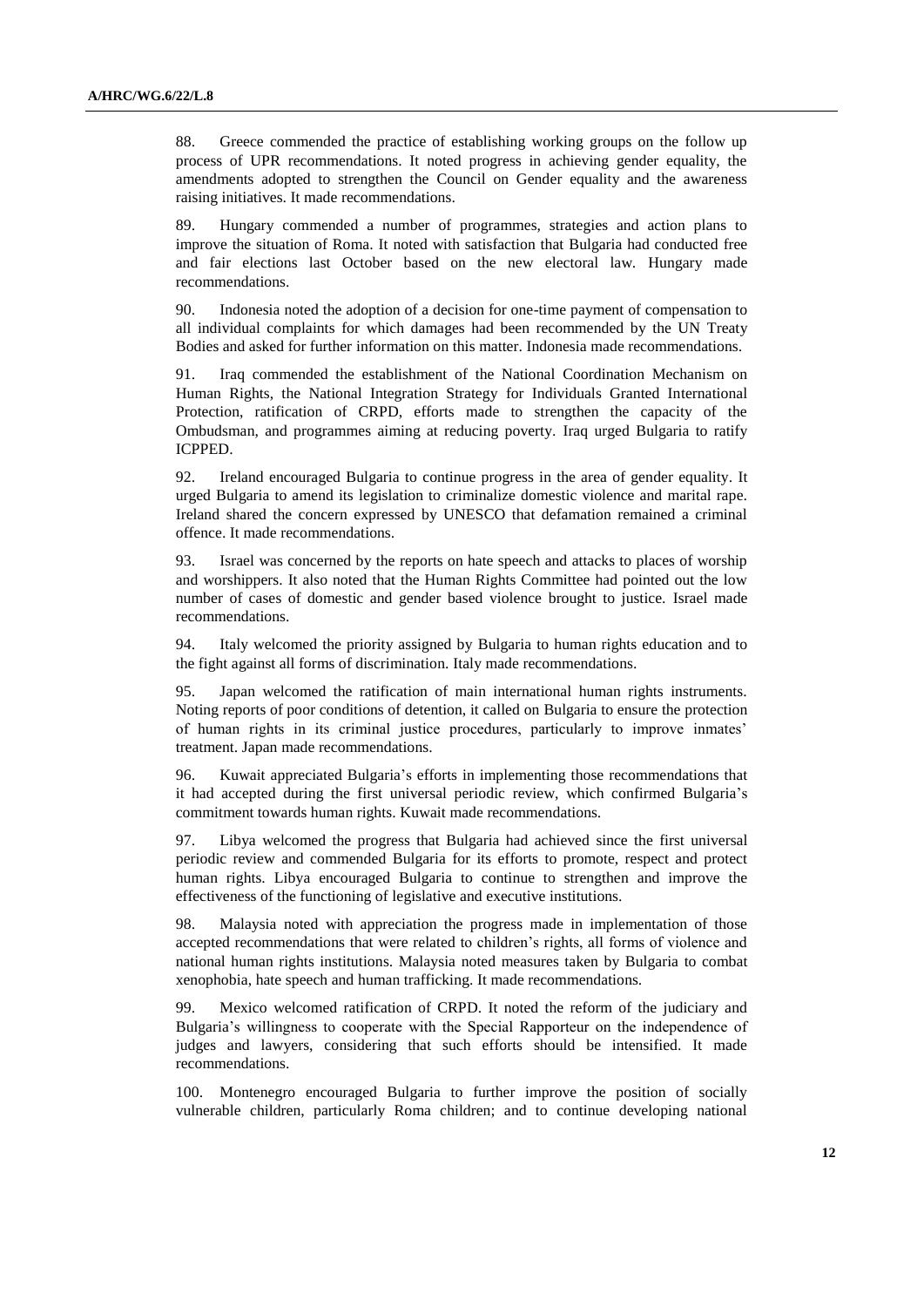policies for tackling the issue of mixed migrations and asylum flows. It asked about results of the National Coordination Mechanism on Human Rights.

101. Morocco encouraged Bulgaria to further work towards achieving the objectives of the programme "Bulgaria 2020" and the national strategy 2020. It welcomed the measures taken in the area of human rights education and the ones aimed at fighting against human trafficking. Morocco made recommendations.

102. Namibia noted with appreciation the establishment of the National Coordination Mechanisms on Human Rights and the adoption of the National Integration Strategy for Individuals Granted International Protection. It made recommendations.

103. The Netherlands noted with appreciation that the Protection from Discrimination Act that was amended recently included protection from discrimination in cases of gender reassignment. It welcomed the efforts of Bulgaria to fight discrimination against LGBT persons. The Netherlands made recommendations.

104. The Niger noted the establishment of the National Coordination Mechanism on Human Rights and the adoption of the legal amendments on the judicial system with a view to modernising and ensuring the independence of the judiciary. It made a recommendation.

105. Nigeria commended Bulgaria for the judicial reform and for the National Development Programme 2020 and the National Strategy for Reducing Poverty and Promoting Social Inclusion 2020 with a view towards reducing the number of people living in poverty. Nigeria made recommendations.

106. Norway noted ratification of a number of treaties and efforts to improve its legislation and adopt strategies in the area of human rights. It commended Bulgaria for the reduction of school drop-outs among Roma children. Norway made recommendations.

107. Pakistan appreciated Bulgaria's engagement and cooperation with the Special Procedures and the treaty bodies and commended the steps to enhance the capacity of the Ombudsman and the Commission for Protection against Discrimination. Pakistan made recommendations.

108. The Philippines welcomed actions taken to promote human rights including those to address domestic violence, human trafficking, and the participation of women in the public and private sectors. It made recommendations.

109. Poland commended Bulgaria's efforts to improve the social and economic situation of the Roma community, in particular with the implementation of the National Roma Integration Strategy (2012–2020). It made recommendations.

110. Portugal noted with satisfaction Bulgaria's commitment to strengthen the human rights protection, particularly the creation of the National Coordination Mechanism on Human Rights and the Integrated Strategy for Prevention and Countering of Corruption. It made recommendations.

111. The Republic of Moldova noted the ratification of ICPRD and OP-CAT and the establishment of the National Coordination Mechanism on Human Rights. It inquired about data on territorial coverage and funding sources of shelters and centres for victims of human trafficking. It made recommendations.

112. Romania took note of the progress achieved since the last UPR, including the ratification of OP-CAT; creation of a national human rights institution and international cooperation on combating human trafficking. Romania made recommendations.

113. Russian Federation expressed concern about increase in the number of ultranationalist groups and parties and about continuing discrimination against Roma, including in the areas of education, housing and employment. It made recommendations.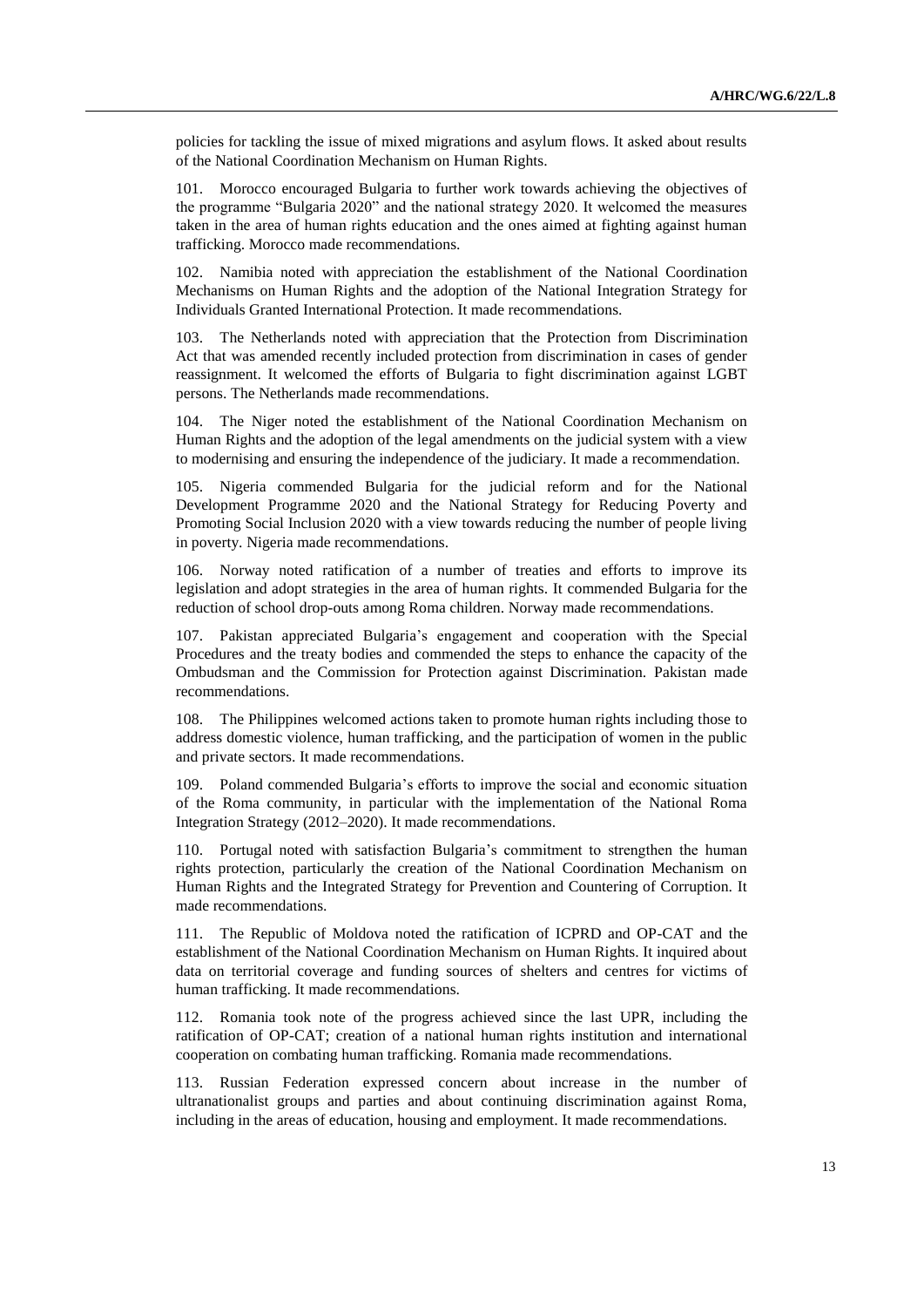114. Rwanda commended Bulgaria for the ratification of OP-CAT and ICRPD, strengthening the capacity of the Ombudsman and for ensuring equal opportunities for women and men. Rwanda made recommendations.

115. Serbia encouraged Bulgaria to take legislative measures to promote a comprehensive gender equality policy and to honour its commitments towards national minorities. It asked Bulgaria to present activities and plans for further strengthening the identity of different ethnic groups. Serbia made recommendations.

116. Sierra Leone noted with appreciation the reform of the judiciary and of the legislation and anti-trafficking measures. It encouraged Bulgaria to implement effectively policies on violence against ethnic and religious minorities and urged it to combat gender stereotypes and to promote gender equality. Sierra Leone made recommendations.

117. Slovakia acknowledged efforts to improve coordination among public authorities and welcomed initiatives in the field of rights of the child. It encouraged Bulgaria to continue to implement the National Roma Integration Strategy. It made recommendations.

118. Slovenia welcomed Bulgaria's accession to several international human rights instruments in particular the Convention on the reduction of Statelessness. It further welcomed the appointment of the Ombudsman as a national preventative mechanism and urged Bulgaria to continue such efforts. It made recommendations.

119. The delegation of Bulgaria reiterated the commitment of Government to continue the judicial reforms and strengthen the juvenile justice system in line with international standards. The delegation reported on ongoing measures to strengthen the legislation on the juvenile justice.

120. The delegation noted the Government's efforts to improve the legislation related to gender equality, combating domestic violence and the protection of the rights of persons with disabilities. Some progress in addressing prison overcrowding was documented and additional measures had been underway to address further prison overcrowding.

121. In conclusion the delegation thanked for open dialogue during the review and expressed its belief that the universal periodic review provided a good opportunity for each country to assess the human rights situation as well as share with good practices.

122. The delegation expressed the commitment of the Government to continue enhancing the national capacity for the promotion and protection of human rights. Bulgaria remained committed to continuing its cooperation with international human rights mechanisms and the follow up to the review. The delegation assured that the questions raised and the recommendations put forward during the review would be thoroughly examined and the position of the Government on all recommendations would be provided before the 30th Session of the Human Rights Council in September 2015.

# **II. Conclusions and/or recommendations**

123. **The following recommendations will be examined by Bulgaria which will provide responses in due time, but no later than the 30th session of the Human Rights Council in September 2015.**

123.1. **Ratify the International Convention on the Protection of All Persons from Enforced Disappearances (ICPPED) (Argentina) (Portugal) (Ghana);**

<sup>\*\*</sup>Conclusions and recommendations will not be edited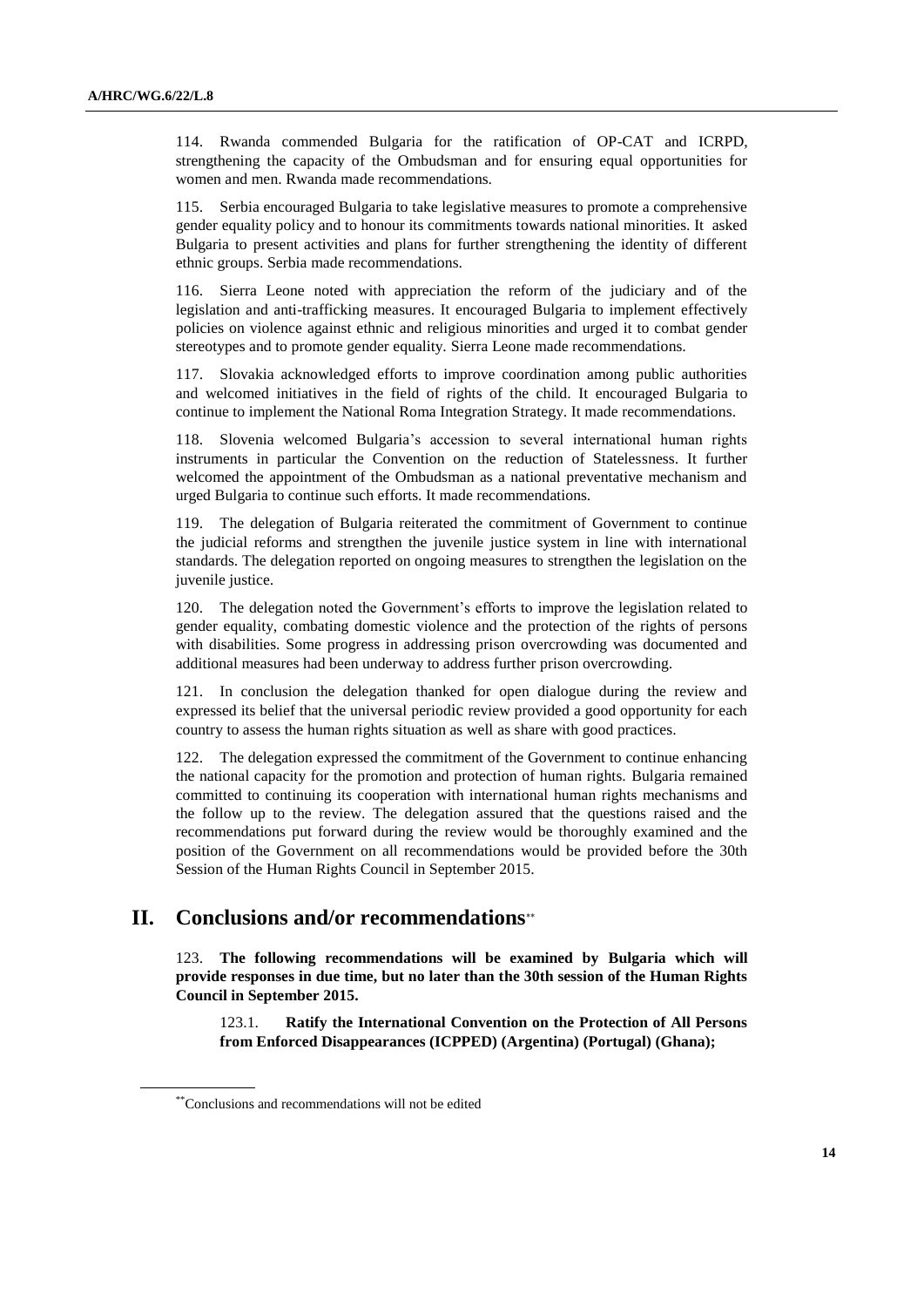123.2. **Ratify ICPPED and recognize the competence of the Committee on the Enforced Disappearances (France);**

123.3. **Ratify the Optional Protocol to ICESCR (OP-ICESCR) (Portugal);**

123.4. **Take all necessary legal measures for ratifying OP-ICESCR and OP-ICPPED (Albania);**

123.5. **Ratify OP-ICESCR and ICPPED (Kuwait);**

123.6. **Consider ratifying the International Convention on the Protection of the Rights of All Migrant Workers and Members of Their Families (ICRMW) (Timor-Leste) (Burkina Faso) (Rwanda);**

123.7. **Consider acceding to ICRMW (Egypt);**

123.8. **Ratify ICRMW (Algeria) (Ghana) (Philippines) (Sierra Leone);**

123.9. **Ratify ILO Convention N° 189 (Philippines);**

123.10. **Consider ratifying the Convention against Torture and Other Cruel, Inhuman or Degrading Treatment or Punishment (Timor-Leste);**

123.11. **Take steps to ratify the Kampala amendments to the Rome Statute of the ICC (Estonia);**

123.12. **Sign and ratify OP-CRC-IC (Slovakia) (Ireland);**

123.13. **Sign and ratify the Council of Europe Convention on Preventing and Combating Violence against Women and Domestic Violence (Italy);**

123.14. **Continue to bring about the major legislative amendments related to human rights and the rule of law, in conformity with the international principles and standards (Kuwait);**

123.15. **Take steps to establish an A-status National Human Rights Institution (Australia);**

123.16. **Continue developing its National Human Rights Institution in accordance with the Paris Principles (Egypt);**

123.17. **Continue the effort to strengthen the Commission for Protection against Discrimination and the Ombudsman as National Human Rights Institutions in ensuring that those institutions are in line with Paris Principles, as previously recommended (Indonesia);** 

123.18. **Ensure effective functioning of the Ombudsman and the Commission for Protection against Discrimination (Ukraine);**

123.19. **Afford adequate resources to the Commission for Protection against Discrimination in order for this important institution to fulfil its mandate effectively (Namibia);**

123.20. **Provide all necessary resources to further strengthen the Ombudsman and the Commission for Protection against Discrimination and bring them in line with the Paris Principles (Pakistan);**

123.21. **Strengthen human and financial resources available to the directorate of the Ombudsman responsible for the new role of a national preventive mechanism according to the OP-CAT so that they match the number of facilities overseen (Czech Republic);**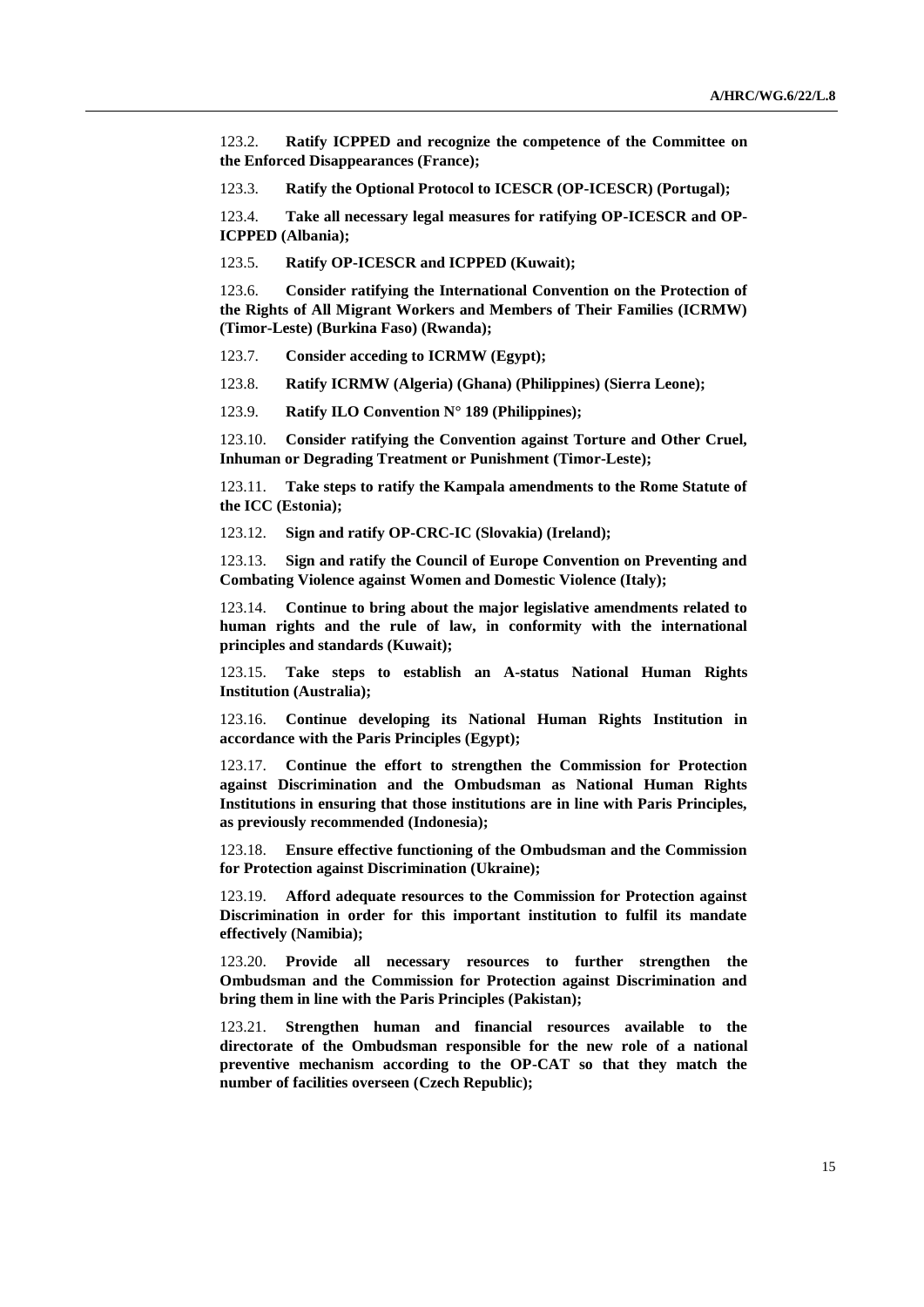123.22. **Ensure the allocation of adequate resources to national human rights protection bodies, such as the Ombudsman (Philippines);**

123.23. **Establish a Children's Ombudsman to safeguard, protect and promote the rights of children and young people, as previously recommended (Norway);**

123.24. **Continue spreading best practices in the field of enhancement of the already existing solid institutional framework (Greece);**

123.25. **Continue further improvement of the protection and promotion of human rights in the country (Azerbaijan);**

123.26. **Ensure the effective implementation of the relevant action plans, including the National Roma Integration Strategy (Hungary);**

123.27. **Further increase the measures implemented under the National Strategy for the Promotion of Gender Equality (2009-2015) (Venezuela (Bolivarian Republic of));**

123.28. **Continue efforts aimed at promoting rights of children, women, migrants and national minorities (Ukraine);**

123.29. **Strengthen the measures aimed at protecting vulnerable populations and so guarantee their full access to public services (Côte d'Ivoire);**

123.30. **Continue increasing assistance for vulnerable persons (Angola);**

123.31. **Continue strengthening the advanced programs carried out for the promotion of employment, food and social assistance, combating poverty and social inequality, and in favour of national minorities -especially Roma- and other vulnerable sectors of the population (Venezuela (Bolivarian Republic of));**

123.32. **Within the framework of the National Roma Integration Strategy developed in 2011, intensify its efforts for implementation of their integration policy, especially in the areas of health and education (Cyprus);**

123.33. **Adopt a National Action Plan on Business and Human Rights, to implement the UN Guiding Principles on Business and Human Rights, and to subscribe to the OECD Guidelines for Multinational Enterprises (Netherlands);**

123.34. **Consider developing Human Rights Indicators as an instrument that would allow the assessment of national human rights policies (Portugal);**

123.35. **Ensure effective implementation of the National Roma Integration Strategy (2012-2020), including by identifying lessons learnt and best practices in the implementation of the first phase (Italy);**

123.36. **Continue its efforts in carrying out various programmes for promoting gender equality, combating negative stereotypes about women and their social role, including for the implementation of the "Female Leaders in Security and Defense" project (Albania);**

123.37. **Strengthen its efforts on gender equality including in combating negative stereotypes about women on their social roles and in ensuring wider employment opportunities for women (Malaysia);**

123.38. **Continue taking measures to eradicate generalized discriminatory practices against women, including stereotypes regarding the roles and responsibilities of women and men in the family and society (Costa Rica);**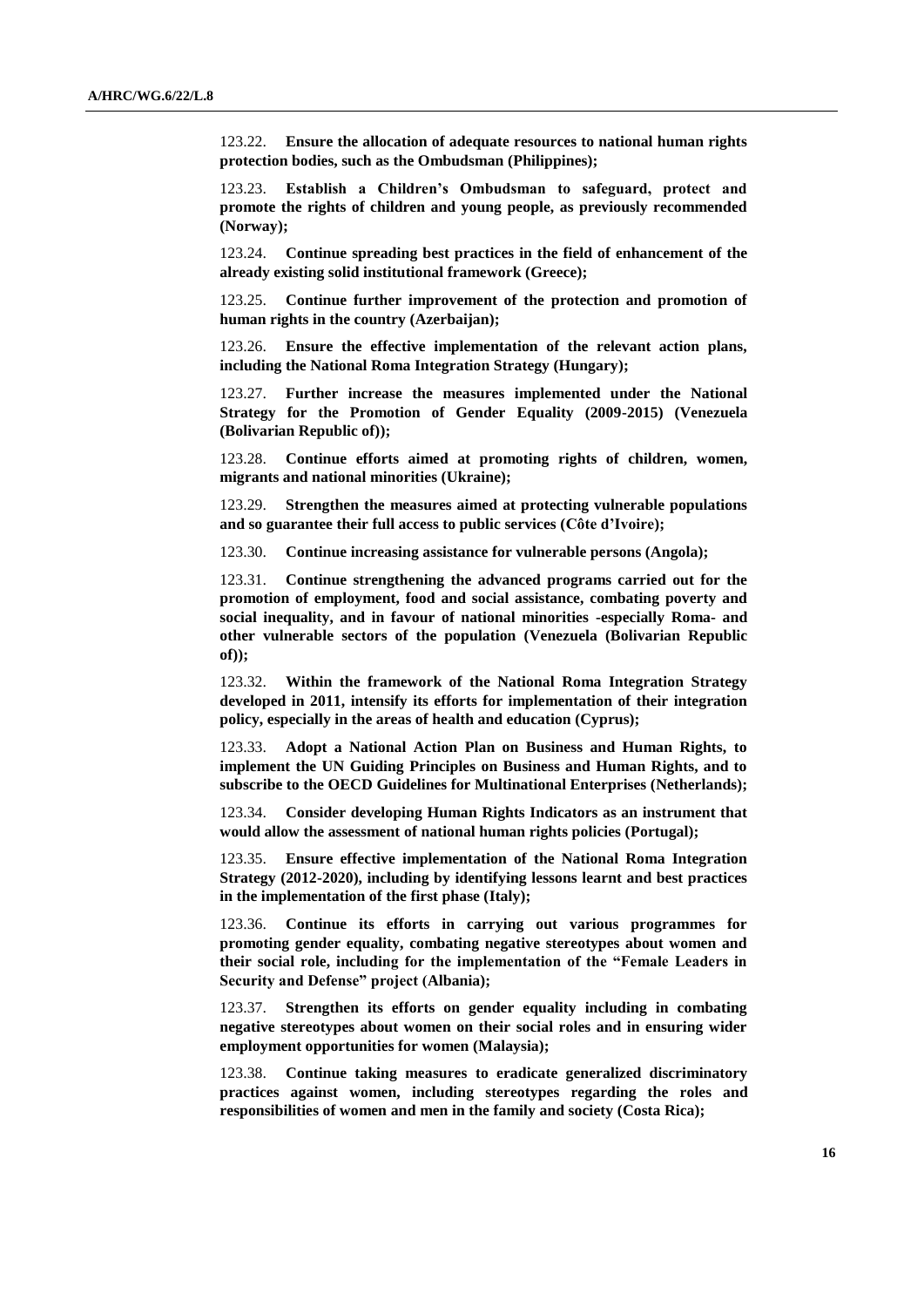123.39. **Adopt and implement specific legislation on gender equality (Slovenia);** 

123.40. **Adopt the draft Gender Equality Act (Portugal);**

123.41. **Adopt law on gender equality (Algeria);**

123.42. **Finalize the internal procedures in order to adopt a specific legislation on gender equality (Georgia);**

123.43. **Prioritize the finalization and subsequent adoption of a law on gender equality, giving special attention to its adequate implementation and dissemination among state entities and the general population (Mexico);** 

123.44. **Fast track the enactment of the Gender Equality Act (Ghana);**

123.45. **Accelerate the process of adoption of the Gender Equality Act (Morocco);**

123.46. **Advance in the adoption of a law prohibiting discrimination against women and establish a legal framework that favors political and economic participation of women on equal terms (Chile);**

123.47. **Strengthen the measures taken on the fight against discrimination against women (Morocco);**

123.48. **Establish measures to further reduce gender inequality in all areas and pay special attention to protection of women from minorities, older women, and women with disabilities (China);**

123.49. **Adopt legislative measures to criminalize discrimination against women particularly of minority groups, disabled women and older women (Ghana);**

123.50. **Continue developing policies for true gender equality and fight against domestic violence (Spain);**

123.51. **Promote legislative measures, as well as all other types of measures, to promote gender equality and the prevention of violence against women and girls (El Salvador);**

123.52. **Adopt the draft Gender Equality Act and criminalize domestic violence and marital rape (Brazil);**

123.53. **Take further positive actions in the areas of promoting equal opportunities between men and women and domestic violence (Greece);**

123.54. **Create a system of collection of statistical data on cases of genderbased violence, accompanied by a study analyzing the causes why many such cases are not denounced (Spain);**

123.55. **Take steps to improve the equality of access to various forms of education and employment for all women (Trinidad and Tobago);**

123.56. **Take targeted and efficient measures to address the discrimination and exclusion of minorities that include awareness raising of the majority population of the need to show respect and understanding towards minorities in accordance with the fundamental principle that "all human beings are born free and equal in dignity and rights" (Denmark);**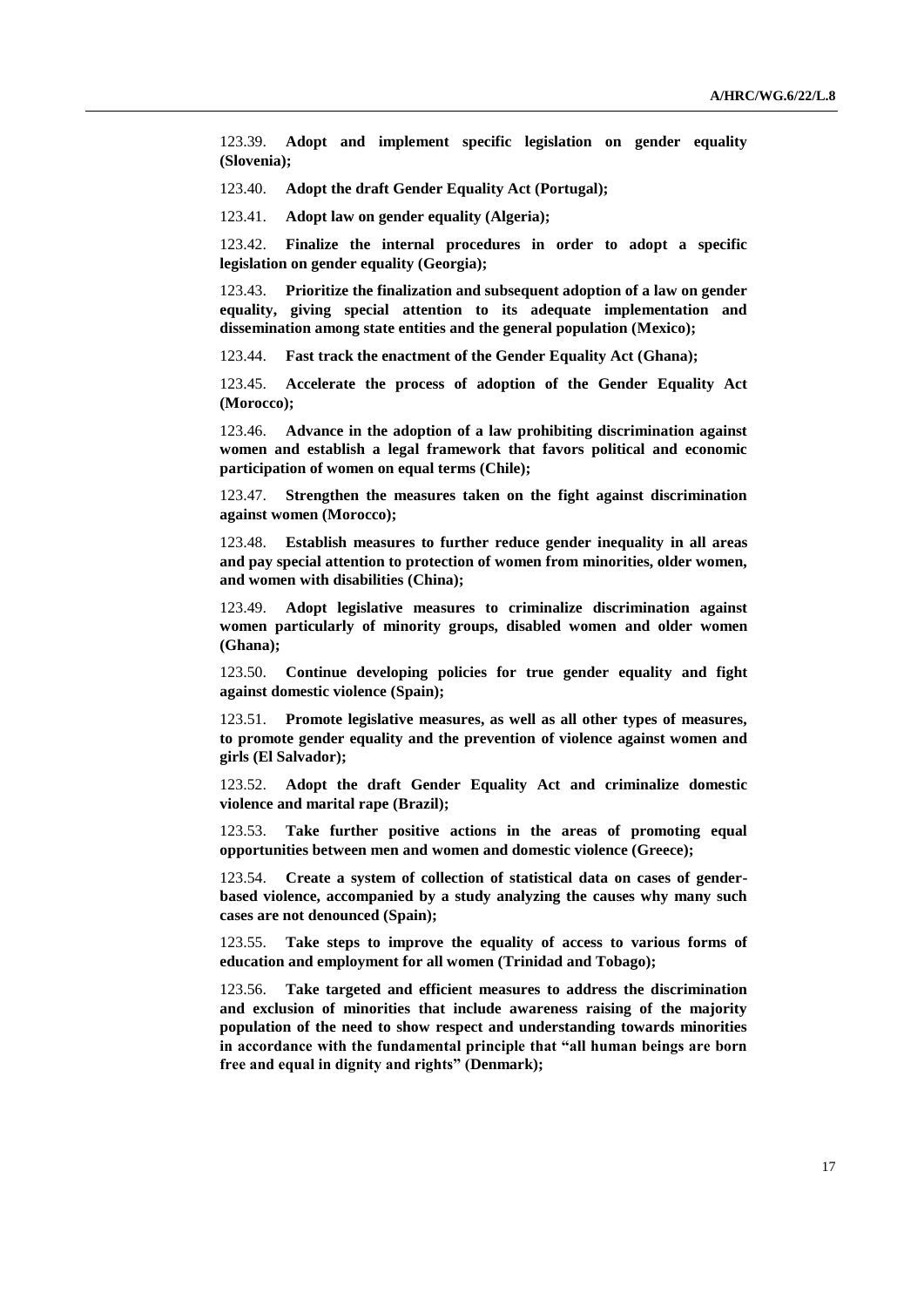123.57. **Take the necessary measures to fight marginalization of Romani individuals by addressing intolerance and discrimination, and improve their opportunities for education and employment (United States of America);**

123.58. **Ensure equality of access to education, housing and employment especially of the Roma people (Ghana);**

123.59. **Take practical measures for adopting a non-discriminatory approach towards Roma minority (Russian Federation);**

123.60. **Continue legislative reforms to better fight discrimination against the Roma population and other minorities, racist violence and hate crimes and hate speech (Niger);** 

123.61. **Enhance its efforts to prevent incitement to ethnic and religious hatred (Japan);**

123.62. **Take concrete steps to put in place adequate legal protections against incitement of hatred –including hatred motivated by xenophobia and homophobia-in line with Bulgaria's international and domestic obligations (Australia);**

123.63. **Strengthen the implementation of laws prohibiting discrimination and incitement to hatred in order to protect the rights of minorities such as the Roma (China);**

123.64. **Allocate resources to the educational programs in order to change views and neutralize racist ideas that were spread by the extremist groups (Russian Federation);**

123.65. **Strengthen fight against racism, xenophobia, and hate speech (Angola);**

123.66. **Take more robust measures to prevent and punish religious hatred, discrimination, racism, extremism and xenophobia and human rights violations committed against minorities (Namibia);**

123.67. **Intensify its efforts to protect individuals from racism, xenophobia and hate crimes by encouraging reporting and ensuring proper recording of hate crimes as well as ensuring that bias movements are fully taken into account in the investigation, prosecution and sentencing of offences. All victims of hate crimes must have access to justice (Finland);**

123.68. **Strengthen the measures aimed at fighting discriminatory acts and hate speech against certain minority groups by focusing on prevention and follow-up of these acts (Côte d'Ivoire);**

123.69. **Give a strong response to hate speech, including in offline and online media, as well as systematically denounce expression of intolerance by opinion leaders in the country (the former Yugoslav Republic of Macedonia);**

123.70. **Strengthen the measures to fight against hate speech, targeting persons on the ground of their ethnicity, religion or sexual orientation, particularly the Roma, Muslims and LGBTI persons, as well as asylum-seekers and migrants (France);**

123.71. **Take measures to fight all types of inflammatory speech or incitement to hatred against ethnic and religious minorities and ensure that such crimes are prosecuted and receive adequate convictions and penalties (Mexico);**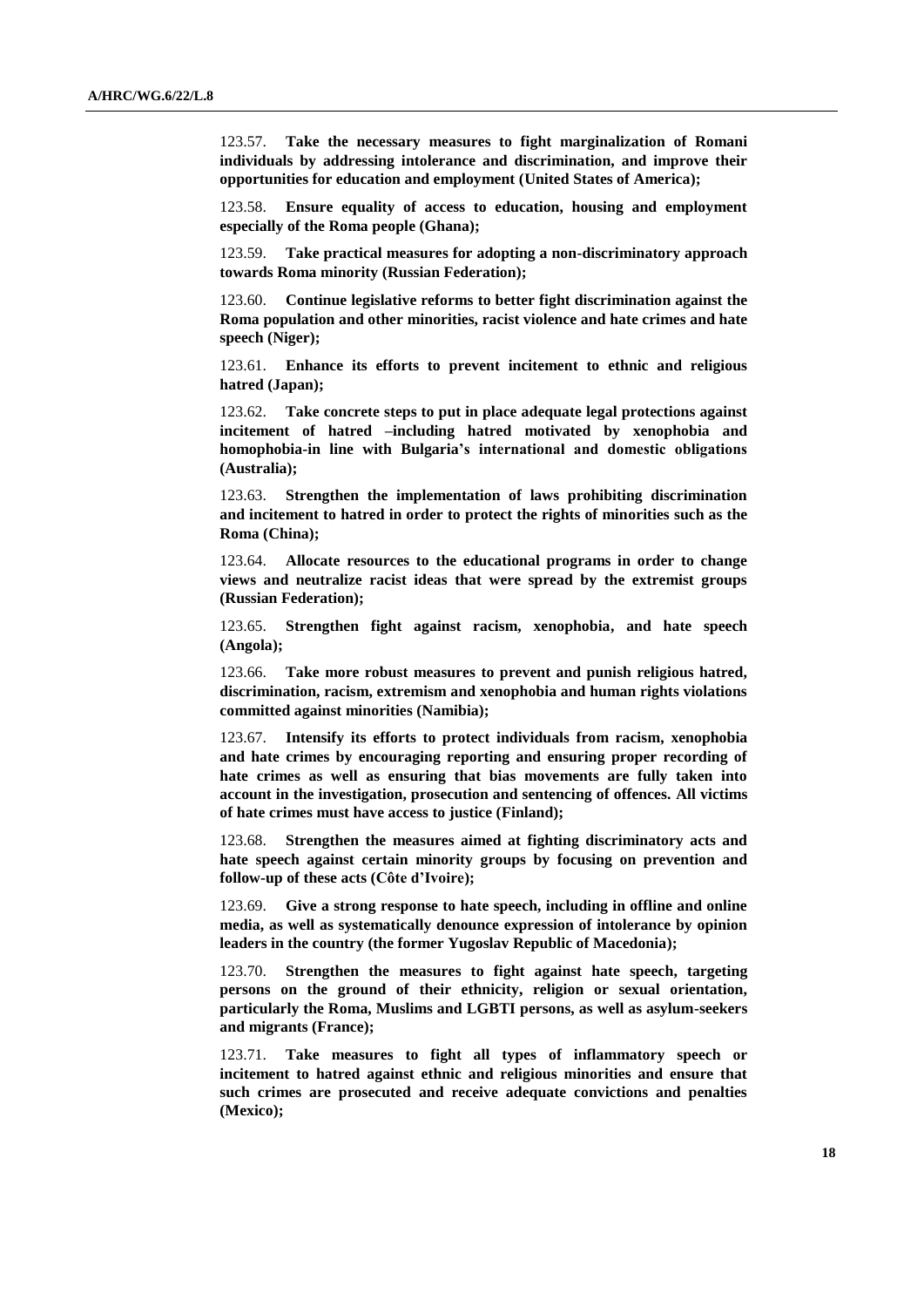123.72. **Strengthen data collection on racist and xenophobic violence in order to identify the sources of this kind of discrimination which turn into the socalled hate crimes (Uruguay);**

123.73. **Condemn crimes and hate speech, ensure that all racist offences are effectively detected and are subject to investigation and prosecution, and fight against racism and intolerance manifestations in the media (Canada);**

123.74. **Prosecute the instigators of hate crime and provide remedies for victims of hate speech (Sierra Leone);**

123.75. **Double its efforts in combating intolerance and hate speech including through ensuring proper investigation and prosecution in all cases of attacks and incidents of intolerance against minorities (Malaysia);**

123.76. **Take measures to address the increase in racist and xenophobic violence, including the provision of courses and trainings on discrimination for law enforcement personnel, judicial authorities and health professionals (Uruguay);** 

123.77. **Strengthen measures to ensure the investigation and punishment of hate speech against minority groups, including those made by members of some political parties and groups (Argentina);**

123.78. **Ensure the prevention and full investigation of hate crimes and violent attacks targeting ethnic and religious minorities, including migrants, refugees and asylum-seekers (Germany);**

123.79. **Ensure that all offences based on discrimination are effectively identified, investigated and prosecuted (Israel);**

123.80. **Take the commitment to stop the state funding of organizations or political parties that advocate racism (Russian Federation);**

123.81. **Include racist motivation of crimes as an aggravating circumstance in the Criminal Code and make more effective the investigation and prosecution of hate speech and violence, including against persons based on their sexual orientation or gender identity (Czech Republic);**

123.82. **Modify its legislation to include discrimination based on sexual orientation and gender identity in the list of offenses (Israel);** 

123.83. **Take steps to criminalize hate crimes, including discrimination based on sexual orientation or gender identity, both in law and speech (Uruguay);** 

123.84. **Include the issue of discrimination against LGBTI persons in the human rights awareness courses (Uruguay);**

123.85. **Adopt measures to end discrimination and violence based on sexual orientation and gender identity, actual or perceived, in compliance with its human rights obligations (Switzerland);**

123.86. **Take all necessary measures to ensure that the Criminal Code prohibits all crimes against persons or against property on the basis of their actual or perceived sexual orientation or gender identity (Belgium);**

123.87. **Adopt a definition of torture that includes all elements present in CAT (Portugal);** 

123.88. **Take further measures to combat ill-treatment of prisoners and detainees by the police, including improved police training, intensified courses**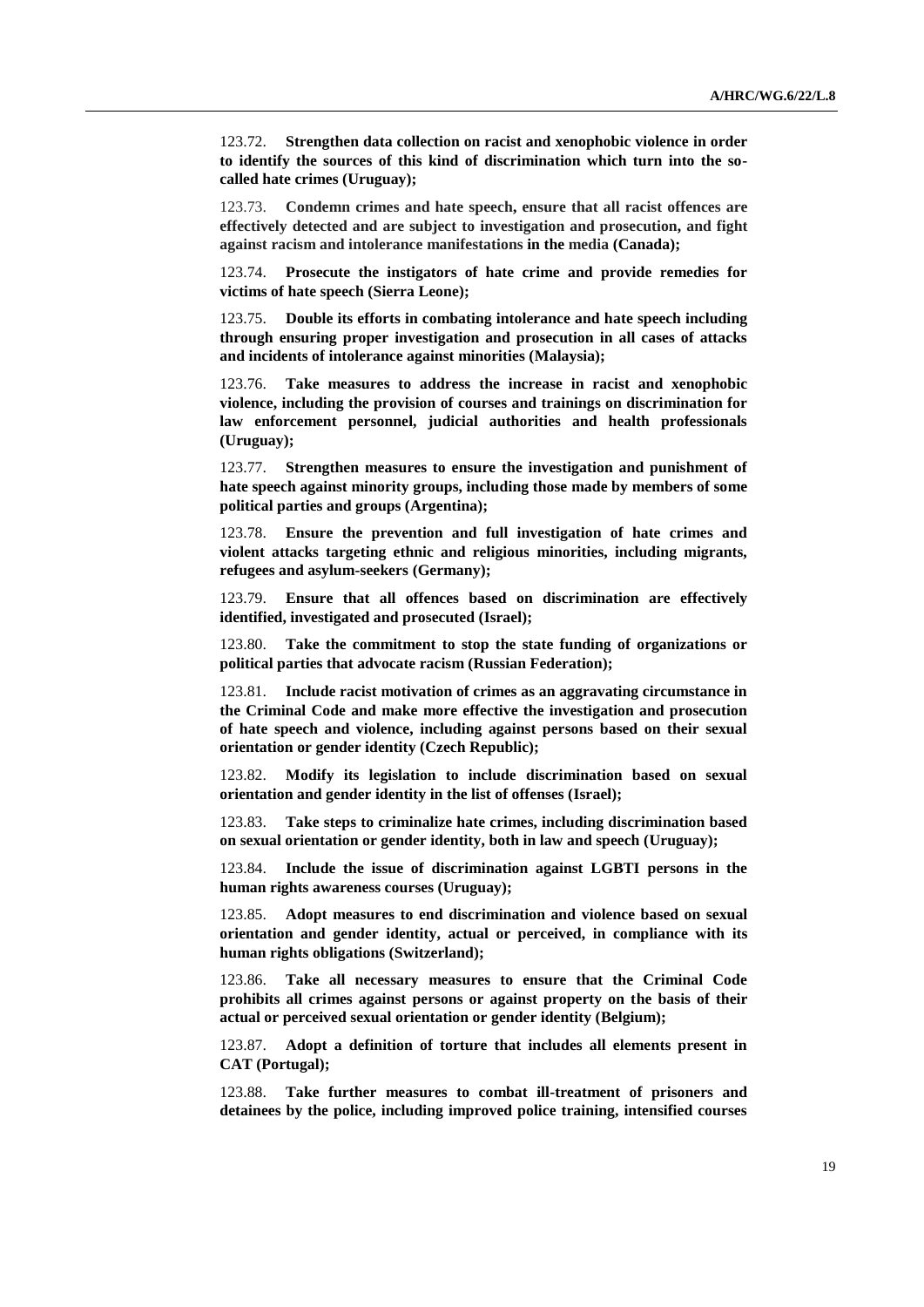**on practical aspects of police ethics and specialized courses on hate crime investigation (Norway);**

123.89. **Ensure that detainees in the custody of the General Directorate of the Border Police and the Ministry of the Interior are treated in a humane and dignified manner and that their detention fully complies with Bulgaria's international obligations governing the administrative detention of migrants (Sweden);**

123.90. **Strengthen its efforts to prevent domestic violence, particularly violence against women (Timor-Leste);**

123.91. **Take efficient measures to ensure that domestic violence is prosecuted as a breach of the law and that perpetrators are brought to justice (Switzerland);**

123.92. **Increase its efforts to prevent domestic violence, particularly against women and ensure that sufficient shelters are available to women victims of domestic violence and their children (Austria);**

123.93. **Modify the Law on the Protection against Domestic Violence and promote the prosecution of these crimes (Israel);**

123.94. **Consider amending the law so that it provides further efforts of redress for victims of domestic violence, in addition to increased punishment for repeated violations of violence against women (Serbia);**

Repeal Article 158 of its Criminal Code and ensure that all acts of **sexual violence against women and girls are properly investigated and perpetrators are punished (Ghana);**

123.96. **Improve prosecution and prevention of domestic violence and ensure that victims of domestic violence have access to shelters and other support services (Czech Republic);**

123.97. **Take concrete measures to prevent cases of violence against women, including the implementation of awareness-raising campaigns on the rights of women and girls (Canada);**

123.98. **Develop policies to effectively prevent violence against women, in particular domestic violence and also provide shelters and assistance to victims (Sierra Leone);**

123.99. **Eliminate all forms of child marriage and raise the minimum age of marriage to 18 (Sierra Leone);**

123.100. **Promote non-violent methods of childrearing and education and ensure that the law prohibiting corporal punishment is enforced (Poland);**

123.101. **Continue strengthening the capacity of the National Commission for Combating Trafficking in Human Beings (Sudan);** 

123.102. **Continue its efforts in combating trafficking in persons (Armenia);**

123.103. **Continue the actions taken to combat human trafficking, particularly forced prostitution, begging, and underpaid work (France);**

123.104. **Continue its efforts in combating trafficking in persons including strengthening the preventive measures on sexual exploitation of women and children (Malaysia);**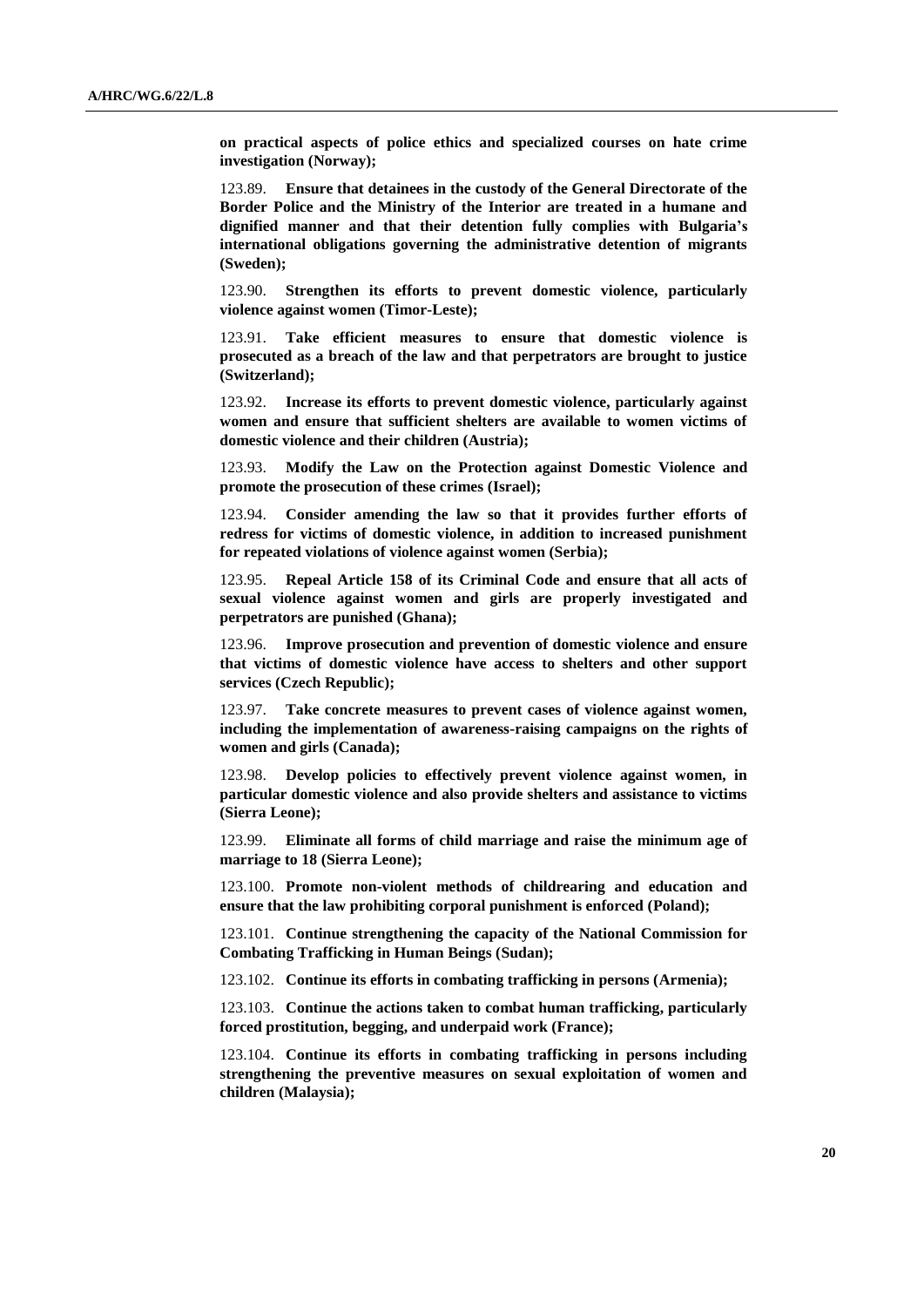123.105. **Strengthen the normative framework for coordinated government actions against trafficking and care for the trafficked victims, including developing procedural framework for the return and reintegration of victims of trafficking in persons (Philippines);**

123.106. **Continue the fighting of trafficking of human beings and the international cooperation in this respect (Romania);**

123.107. **Strengthen existing mechanisms as well as creating new legal policies that prevent and combat human trafficking (Serbia);**

123.108. **Expand anti-trafficking measures from the large towns to the rural neighbourhoods and highly populated Roma communities so as to protect the most vulnerable groups of society (Serbia);**

123.109. **Continue the strengthening of the judicial power (Romania);**

123.110. **Continue the reform of the judiciary to ensure independence and impartiality of the tribunals (Chile);**

123.111. **Continue its efforts and initiatives to reform the judicial system (Benin);**

123.112. **Accelerate the judicial reform and enhance fight against corruption in order to improve human rights standards in the country (Slovenia);**

123.113. **Continue reforms in the system of the law-enforcement agencies and the judicial system (Turkmenistan);**

123.114. **Continue the reform process in particular in the field of justice, administration, e-governance and social issues (Hungary);**

123.115. **Review all work under the EU Twinning Programme in the prison system and agree to its next steps, in order to urgently address: occurrences of ill-treatment (both by police and in prisons), prisoner violence, prison overcrowding, detention facility conditions as well as prison health care and staffing levels (United Kingdom of Great Britain and Northern Ireland);**

123.116. **Further address the protection of victims' human rights as well as punishment for those responsible, with respect to the high rates of domestic violence (Japan);**

123.117. **Put in place new mechanisms that allow victims of hate crimes to be informed quickly and accurately of the changes in their cases, to be heard in the context of legal proceedings and to receive appropriate legal and psychological assistance (Switzerland);**

123.118. **Consider the implementation of the reform of the juvenile justice system as a matter of priority (Austria);**

123.119. **Take necessary measures for establishing a specialised juvenile justice system and continue efforts for the reintegration of former child offenders in the society, in compliance with the CRC (Republic of Moldova);**

123.120. **Continue the effort in the field of juvenile justice, including by considering to incorporate restorative justice principles in the juvenile justice system (Indonesia);**

123.121. **Continue to address legal and procedural limitations which obstruct the effective prosecution of crime and corruption cases (Australia);**

123.122. **Continue its efforts and initiatives to fight against corruption (Benin);**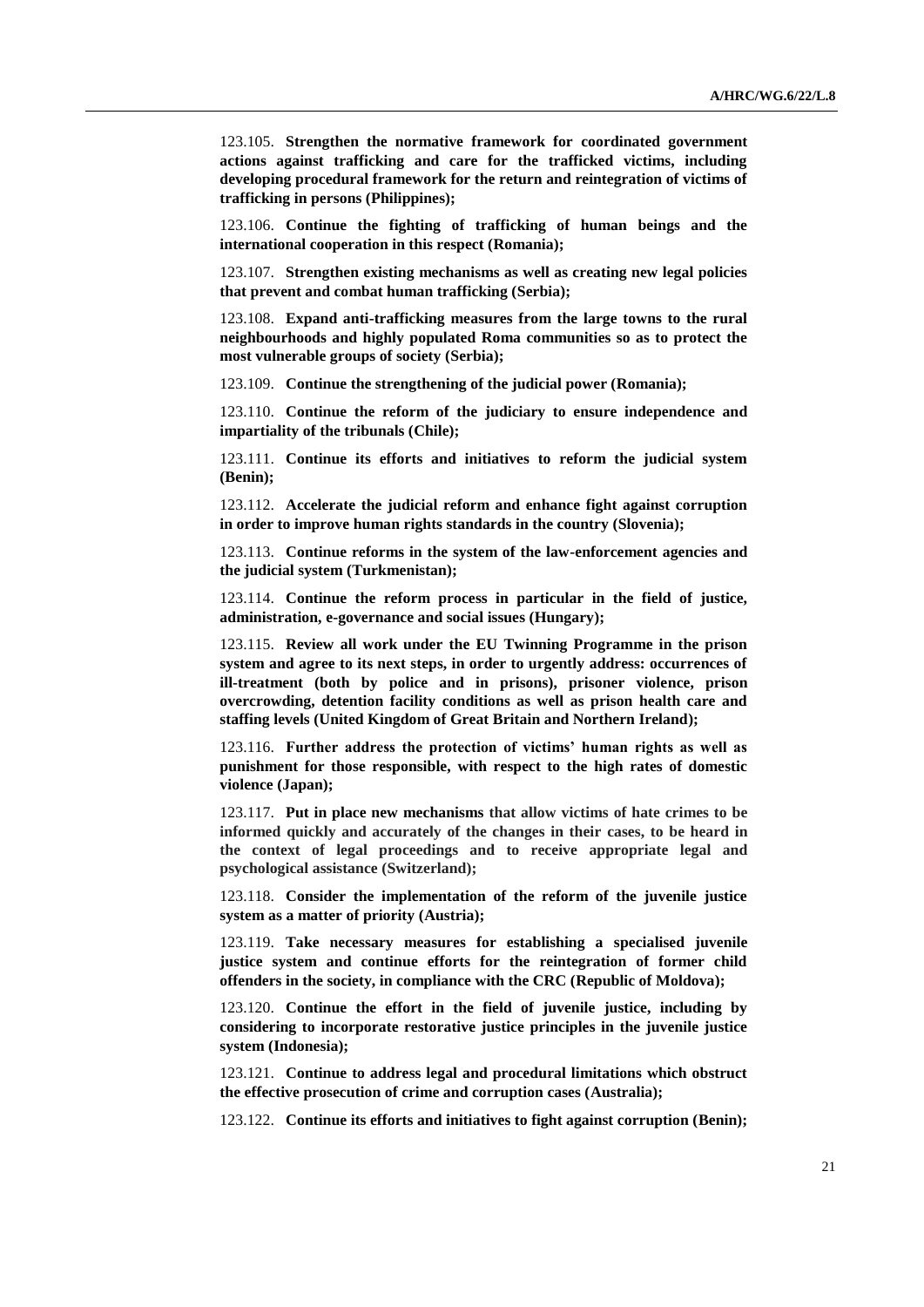123.123. **Continue the fight against corruption and organized crime and ensure that perpetrators of these crimes do not remain unpunished (France);**

123.124. **Continue its efforts and initiatives against organized crime and conflict of interest (Benin);**

123.125. **Provide effective protection for the family as the natural and fundamental unit of the society, in accordance with its respective obligations under international human rights law (Egypt);**

123.126. **Develop an effective state family policy based on the prevention of separation of children from parents and early intervention measures, supported by an Action Plan for implementation and specifically designated funding (United Kingdom of Great Britain and Northern Ireland);**

123.127. **Take measures to improve the situation of children who are still living in institutions (Trinidad and Tobago);**

123.128. **Continue its efforts to further improve the situation of children in specialized institutions (Georgia);**

123.129. **Take necessary precautions to protect mosques and other religious sites against the rising incidents of racism, xenophobia and Islamophobia (Turkey);**

123.130. **Ensure freedom of expression and media freedom by guaranteeing that journalists and media workers are able to practice their professions in a free and safe environment and that all attacks on journalists and media workers are investigated and by criminalizing defamation (Estonia);**

123.131. **Work to decriminalize defamation and prevent legal retaliation against journalists for exercising their right to freedom of expression, and increase transparency of media ownership (United States of America);**

123.132. **Decriminalize defamation and place it under the civil code in accordance with international human rights standards (Ireland);**

123.133. **Guarantee a safe and independent working environment for journalists and promote transparency and diversity in the media ownership (Norway);** 

123.134. **Counter harassment, threats and wiretapping of investigating journalists, bloggers and NGO representatives (Norway);**

123.135. **Ensure that the principle of freedom of association, as provided for in Article 11 of the European Convention of Human Rights, is respected without any discrimination and applied in accordance with the relevant case law of the European Court of Human Rights (the former Yugoslav Republic of Macedonia);**

123.136. **Take measures to enable the adequate representation of all components of society in all organs of government, particularly women and ethnic minorities (Costa Rica);**

123.137. **Continue increasing quality of children education, especially in rural areas (Turkmenistan);**

123.138. **Strive to achieve the right to education of all boys and girls with strict respect to the principle of non-discrimination and take concrete measures to fight the high dropout rates in schools and pre-schools among minority and vulnerable groups (Mexico);**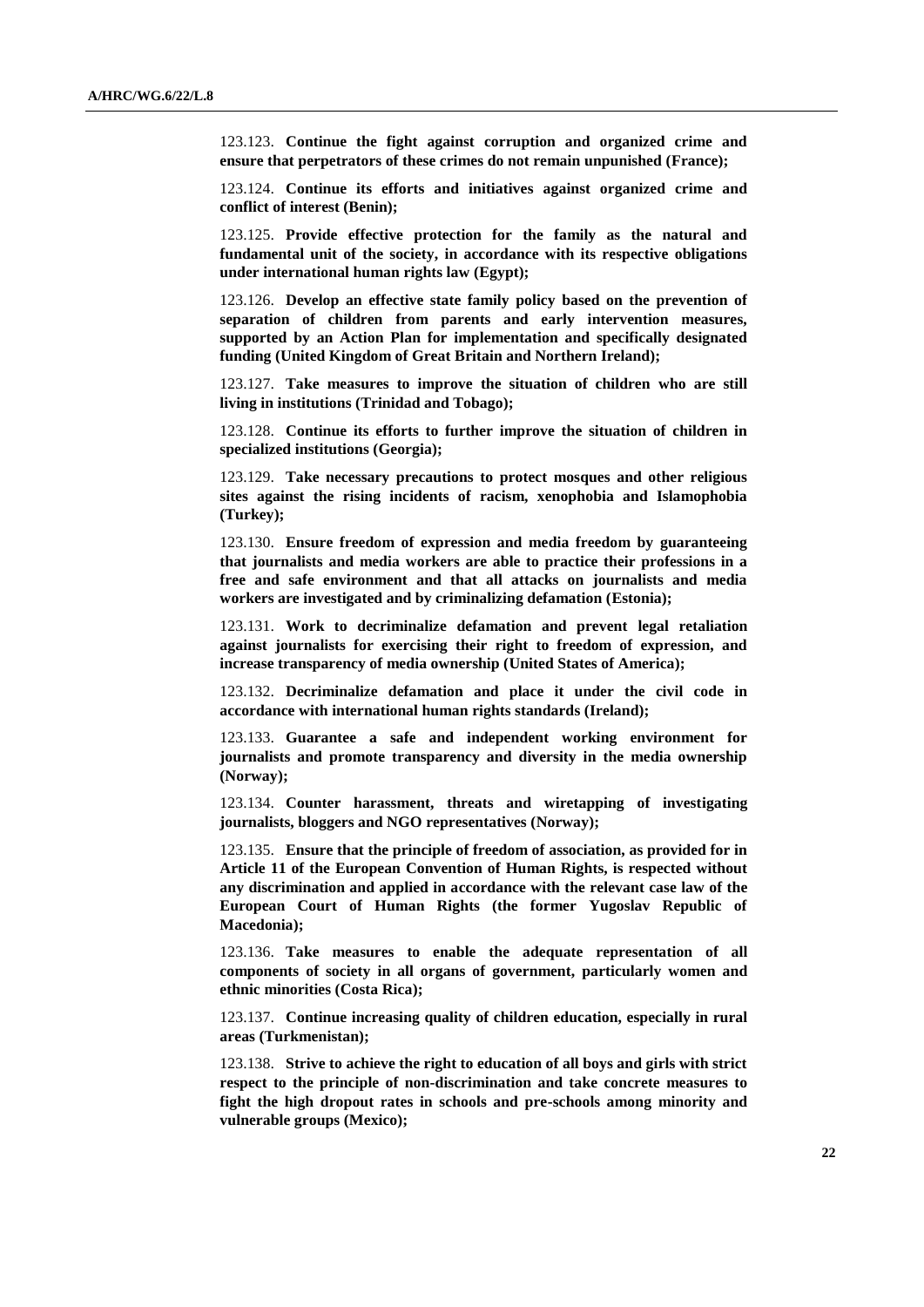123.139. **Make steps towards more sustainable reduction of school dropouts (Norway);**

123.140. **Elaborate comprehensive measures in order to guarantee the right to education for children of migrants and of national minorities (Russian Federation);**

123.141. **Ensure that no impediments are created to the preservation, expression, and development of cultural identity by all citizens (the former Yugoslav Republic of Macedonia);**

123.142. **Ramp up efforts to address the challenges faced by persons with disabilities, particularly children (Trinidad and Tobago);**

123.143. **Consider revising its legislations to ensure the promotion and protection of the rights of persons with disabilities, especially the law relating to legal capacity and accommodation of persons with mental disabilities in institutions (Thailand);**

123.144. **Implement the policy for employment of persons with disabilities and the national Roma integration strategy 2011 to 2020 (Sudan) 2 ;**

123.145. **Develop a package of political measures permitting the independent living of persons with disabilities, and prepare a Protocol for action to ensure the independent living of those persons who do not have family support (Spain);**

123.146. **Adopt as soon as possible, public norms and policies designed to punish physical and psychological abuse against persons with disabilities and take concrete measures to improve treatment and care conditions, including social protection measures (Chile);**

123.147. **Promote the strengthening of the legal framework for the protection of children and adolescents with disabilities (El Salvador);**

123.148. **Continue its efforts to promote an inclusive education of children with disabilities in the general school system (Israel);**

123.149. **Continue to make efforts to provide care to children with disabilities outside the institutional frameworks (Kuwait);**

123.150. **Uphold the standards on the protection of the rights of persons belonging to minorities (Romania);**

123.151. **Continue the initiatives directed towards the promotion and protection of the rights of the national minorities (Armenia);**

123.152. **Ensure that no disadvantage shall result for citizens from the exercise of their right to identify themselves as belonging to any ethnic minority group (the former Yugoslav Republic of Macedonia);**

123.153. **Continue its effort in improving the situation of the Roma and Bulgarian citizens of other ethnic groups, especially through effective implementation of the National Roma Integration Strategy with adequate allocation of financial and human resources (Thailand);**

<sup>&</sup>lt;sup>2</sup> The Recommendation as read out during the interactive dialogue: Implement the strategy for employment of persons with disabilities 2011 to 2020 and the national Roma integration strategy (Sudan).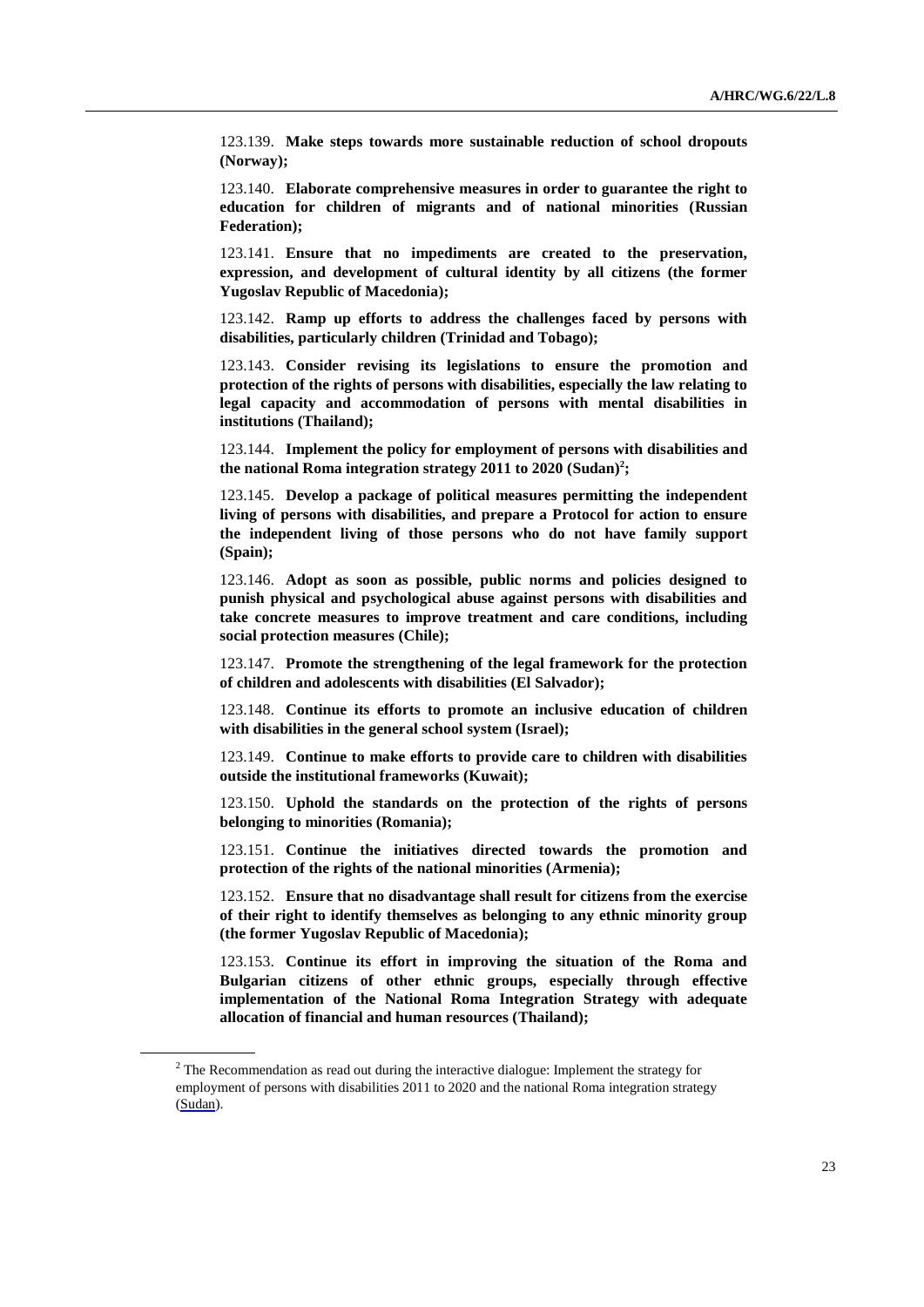123.154. **Pursue and strengthen its efforts to improve the situation of minorities, in particular of the Roma, and allocate sufficient resources for an effective implementation of the National Roma Integration Strategy (Canada);** 

123.155. **Take further steps to assure meaningful implementation and adequate funding of efforts to promote Roma integration, especially in the field of education (Austria);**

123.156. **Continue strengthening policies to integrate the Roma population and ensure they have access to basic health and social services, with particular emphasis on the rights to safe drinking water and sanitation, as well as education, housing and employment (Spain);**

123.157. **Implement the National Roma Integration Strategy with special focus on improving Roma employment in rural areas, ensuring health insurance coverage, improving housing conditions and combating hate speech against the Roma (Netherlands);**

123.158. **Continue developing inclusive policies to enable the Roma population to enjoy the same rights and opportunities as other persons, with due regard to their participation in its design and implementation (Chile);**

123.159. **Promote the full access of Roma children to education at all levels by introducing a concrete action plan with budgetary means to achieve this goal. Efforts to decrease the rate of drop-outs of Roma children should be intensified further (Finland);**

123.160. **Address issues of poverty, employment, education and housing of Roma people through effective implementation of integration strategy (Pakistan);**

123.161. **Continue and intensify efforts in combatting poverty experienced by the Roma, and other disadvantaged members of the population (Poland);**

123.162. **Transparently prosecute the individuals who committed crimes against all minorities under the communist regime; especially on the protracted legal case of Belene concentration camp (Turkey);**

123.163. **Adopt due legislation for the removal from the civil registry of the enforced Bulgarian-Slavic names given to Turkish and Muslim minorities under the communist regime (Turkey);**

123.164. **Adopt such decisions as the executive decision on the Saint Alexander Nevsky Cathedral on the restitution of the confiscated property of the Muslim Denomination and all others, so as to demonstrate the non-discriminatory character of the Executive (Turkey);**

123.165. **Change its legislation to ensure the exercise of the political rights in the mother tongue as prescribed in the OSCE report of 7 January 2015 (Turkey);**

123.166. **Continue strengthening action aimed at protecting the human rights of the migrant population (El Salvador);**

123.167. **Guarantee the right to education by enrolling all migrant children into mainstream Bulgarian schools and provide necessary language support classes to facilitate their integration (Sweden);**

123.168. **Promote a positive image of and tolerance for asylum seekers and refugees (Rwanda);**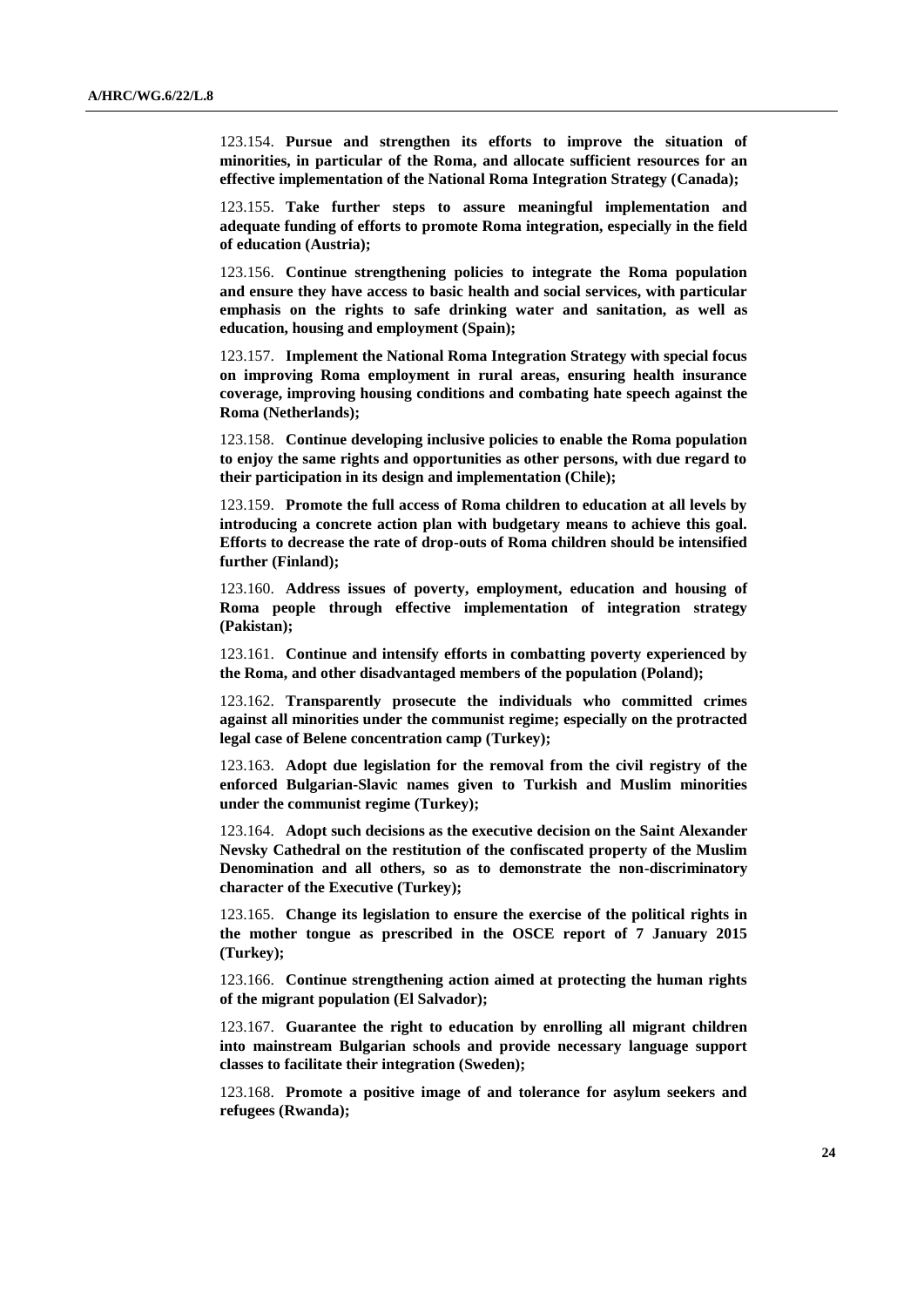123.169. **Amend its legislation on asylum seekers and adopt a National Programme for the Integration of Refugees (Nigeria);**

123.170. **Fully implement the National Integration Strategy adopted earlier in the year (Germany);**

123.171. **Adopt the draft Law on Asylum and Refugees, which is to ensure inter alia unhindered access to primary education for refugee children (Germany);**

123.172. **Consider granting access to primary education to the children of refugees in the country (Nigeria);**

123.173. **Continue the efforts to host migrants and asylum-seekers in order to ensure their integration (France);**

123.174. **Review and reform its legislation allowing for the detention of asylum seekers on the basis of illegal entry, and ensure that the detention of asylum seekers, particularly of children, be applied only in exceptional circumstances after due diligence (Brazil);**

123.175. **Provide all unaccompanied children with appropriate legal guardians, as required by Bulgarian law, to ensure their basic needs are met and their best interests protected (Austria);**

123.176. **Provide all unaccompanied children with appropriate legal guardians, as required by Bulgarian law and ensure their basic needs are met (Hungary);**

123.177. **Take immediate action to ensure that legal guardians are appointed for unaccompanied minors and that proper accommodation and education is provided (Denmark);**

123.178. **Designate legal guardians for all unaccompanied children as required by Bulgarian law, to ensure that their basic needs are met as children and that their interests are protected (Belgium);**

123.179. **Not detain children with unrelated adults (Sweden);**

123.180. **Not detain children with adults unrelated to them (Belgium);**

123.181. **Take into account as appropriate the rights and needs of persons requiring international protection when resolving the issue on granting them asylum in Bulgaria (Russian Federation);**

123.182. **Effectively implement the National Integration Strategy for Individuals Granted International Protection in Bulgaria (2014-2020) with particular focus on the needs of children (Slovakia);**

124. **All conclusions and/or recommendations contained in the present report reflect the position of the submitting State(s) and/or the State under review. They should not be construed as endorsed by the Working Group as a whole.**